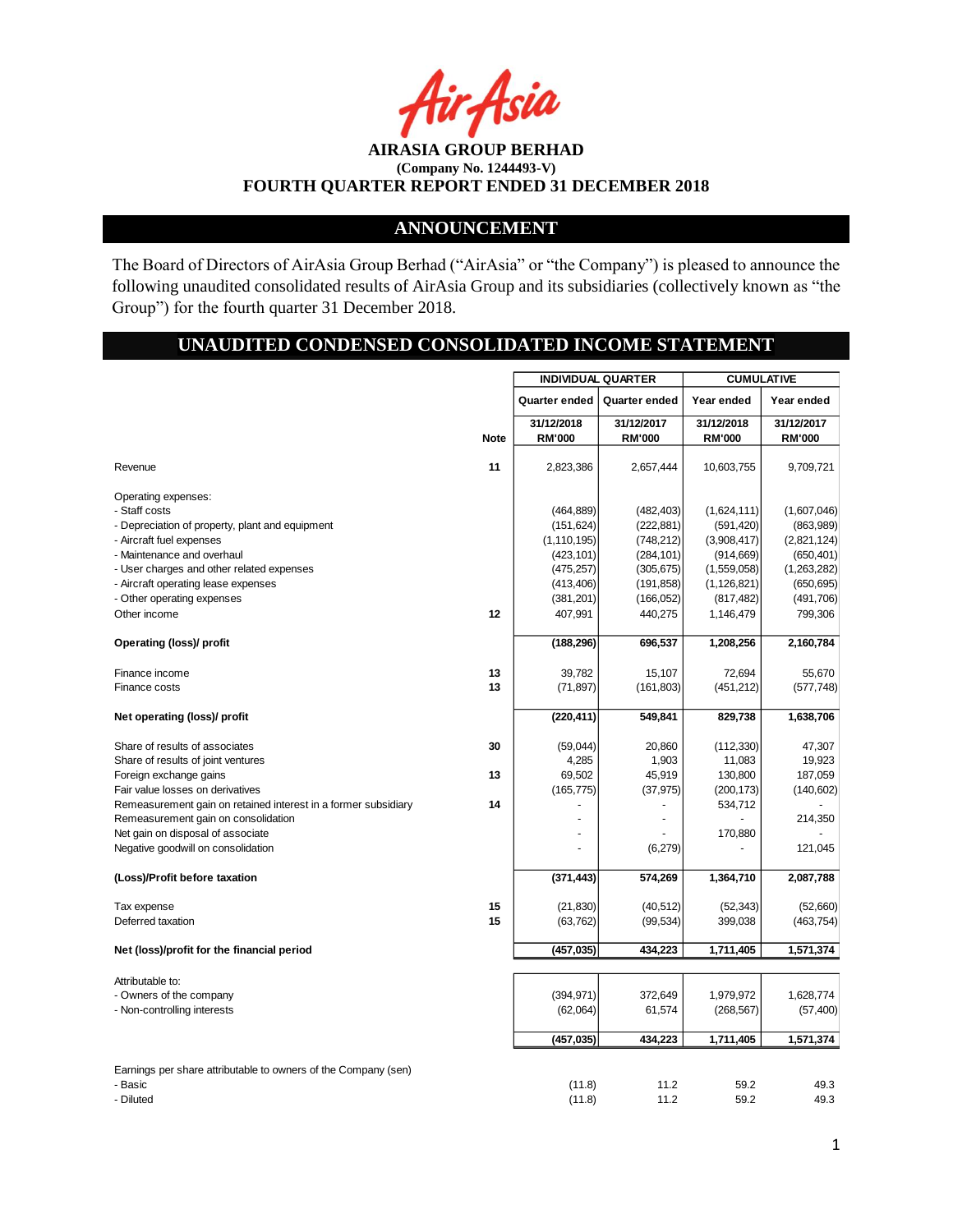Asia

## **UNAUDITED CONDENSED CONSOLIDATED STATEMENT OF COMPREHENSIVE INCOME**

|                                                               | <b>INDIVIDUAL QUARTER</b>   |                             | <b>CUMULATIVE</b>           |                             |  |
|---------------------------------------------------------------|-----------------------------|-----------------------------|-----------------------------|-----------------------------|--|
|                                                               | Quarter ended               | Quarter ended               | Year ended                  | Year ended                  |  |
|                                                               | 31/12/2018<br><b>RM'000</b> | 31/12/2017<br><b>RM'000</b> | 31/12/2018<br><b>RM'000</b> | 31/12/2017<br><b>RM'000</b> |  |
| Net (loss)/profit for the financial period                    | (457, 035)                  | 434,223                     | 1,711,405                   | 1,571,374                   |  |
| Other comprehensive income/(loss)                             |                             |                             |                             |                             |  |
| Remeasurement loss on employee benefits liability, net of tax | (1,384)                     |                             | 11,283                      | (691)                       |  |
| Fair value reserve                                            | (142, 910)                  | (37, 771)                   | (147, 637)                  | (55,087)                    |  |
| Cash flow hedges                                              | (279, 741)                  | (607)                       | (241, 340)                  | (222, 660)                  |  |
| Foreign currency translation differences                      | 72,921                      | 12,307                      | 12,096                      | 149,057                     |  |
| Total comprehensive (loss)/ income                            |                             |                             |                             |                             |  |
| for the period                                                | (808, 149)                  | 408,152                     | 1,345,807                   | 1,441,993                   |  |
| Total comprehensive (loss)/income attributable to:            |                             |                             |                             |                             |  |
| Owners of the Company                                         | (746, 085)                  | 346,578                     | 1,670,056                   | 1,499,393                   |  |
| Non-controlling interests                                     | (62,064)                    | 61,574                      | (324, 249)                  | (57, 400)                   |  |
|                                                               | (808, 149)                  | 408,152                     | 1,345,807                   | 1,441,993                   |  |

Note:

The comparative figures in the consolidated statement of comprehensive income are presented as if the reorganization had been effected from the beginning of the earliest period presented. Please refer to Note 1 Basis of preparation.

The condensed consolidated income statement and consolidated statement of comprehensive income should be read in conjunction with the audited financial statements for the financial year ended 31 December 2017 and the accompanying explanatory notes attached to the interim financial statements.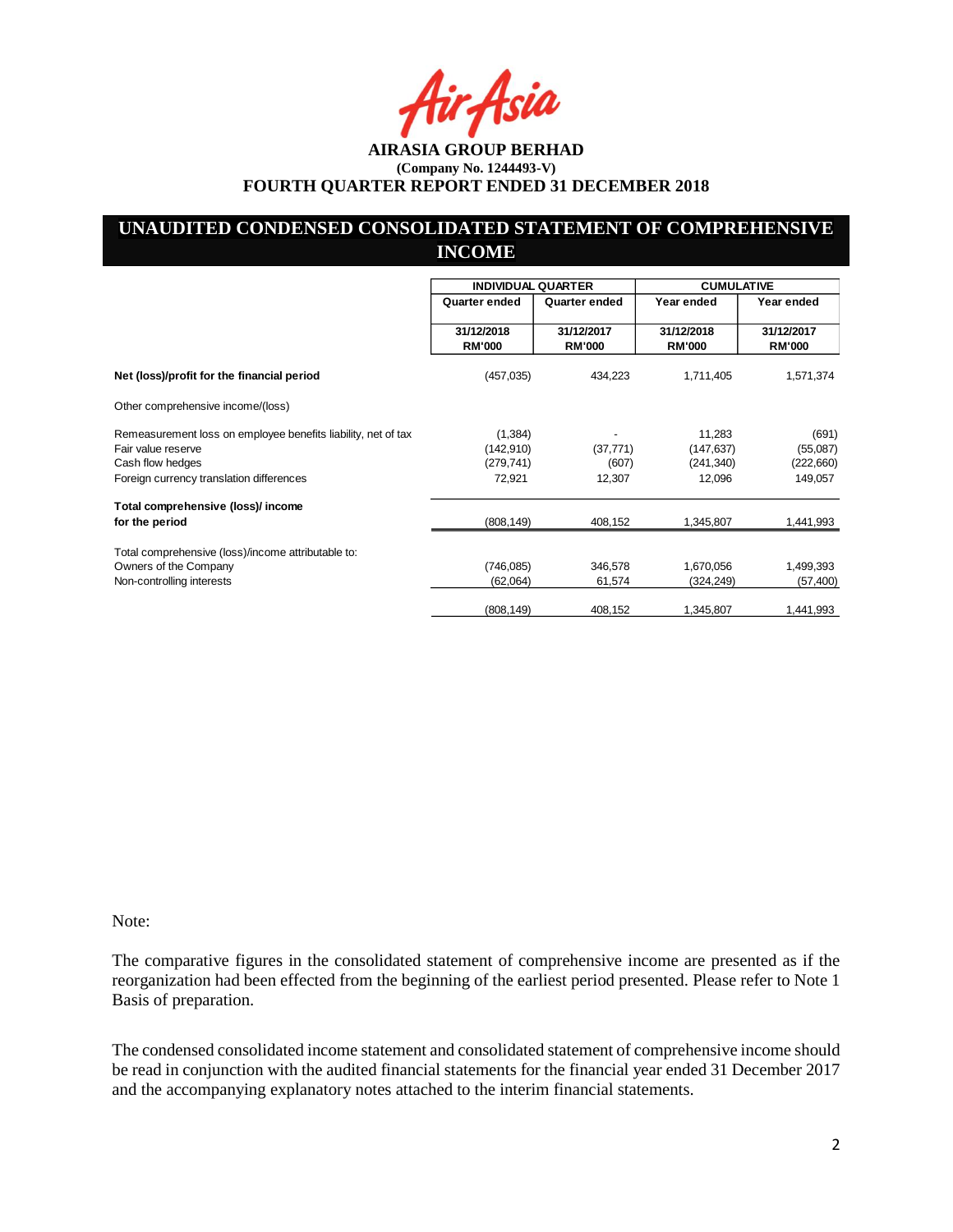ir Asia

**AIRASIA GROUP BERHAD (Company No. 1244493-V) FOURTH QUARTER REPORT ENDED 31 DECEMBER 2018**

# **UNAUDITED CONDENSED CONSOLIDATED STATEMENT OF FINANCIAL POSITION**

|                                                           |             | AS AT                       | AS AT                       |
|-----------------------------------------------------------|-------------|-----------------------------|-----------------------------|
|                                                           |             | 31/12/2018<br><b>RM'000</b> | 31/12/2017<br><b>RM'000</b> |
|                                                           | <b>Note</b> |                             |                             |
| <b>NON CURRENT ASSETS</b>                                 |             |                             |                             |
| Property, plant and equipment                             | 16          | 2,854,027                   | 12,303,522                  |
| Investment in associates                                  | 30          | 286,018                     | 548,558                     |
| Investment in a jointly controlled entity                 |             | 584,957                     | 5,596                       |
| Investment securities                                     | 2(b)        | 435,352                     |                             |
| Available-for-sale financial assets                       |             |                             | 301,518                     |
| Intangible assets                                         |             | 615,413                     | 609,329                     |
| Deferred tax assets                                       | 28          | 957,184                     | 486,880                     |
| Receivables and prepayments                               | 18          | 2,690,758                   | 2,301,531                   |
| Deposits on aircraft purchase                             |             | 486,106                     | 412,272                     |
| Derivative financial instruments                          | 22          | 409,438                     | 382,177                     |
|                                                           |             | 9,319,253                   | 17,351,383                  |
| <b>CURRENT ASSETS</b>                                     |             |                             |                             |
| <b>Inventories</b>                                        |             | 106,326                     | 68,234                      |
| Receivables and prepayments                               | 18          | 1,855,281                   | 1,482,291                   |
| Deposits on aircraft purchase                             |             | 490,111                     | 503,914                     |
| Amounts due from joint ventures                           |             | 6,792                       | 4,893                       |
| Amounts due from associates                               |             | 400,832                     | 147,617                     |
| Amounts due from related parties                          |             | 124,132                     | 7,875                       |
| Derivative financial instruments                          | 22          | 342,996                     | 205,380                     |
| Tax recoverable                                           |             | 125                         | 20,296                      |
| Deposits, bank and cash balances                          |             | 3,348,697                   | 1,882,195                   |
| Assets classified as held for sale                        | 20          | 2,775,321                   |                             |
|                                                           |             | 9,450,613                   | 4,322,695                   |
| <b>CURRENT LIABILITIES</b>                                |             |                             |                             |
| Trade and other payables                                  | 19          | 2,601,850                   | 2,148,682                   |
| Aircraft maintenance provisions                           |             | 48,078                      | 178,569                     |
| Sales in advance                                          |             | 1,121,949                   | 938,342                     |
| Derivative financial instruments                          | 22          | 540,962                     | 74,852                      |
| Amounts due to an associates                              |             | 17,395                      | 59,499                      |
| Amounts due to a related parties                          |             | 62,017                      | 94,019                      |
| Amounts due to joint ventures                             |             | 51,179                      |                             |
| Borrowings                                                | 21          | 412,585                     | 1,821,847                   |
| Provision of taxation                                     |             | 34,299                      | 18,033                      |
| Liabilities directly associated with assets held for sale | 20          | 1,857,826                   |                             |
|                                                           |             | 6,748,140                   | 5,333,843                   |
| <b>NET CURRENT ASSETS/(LIABILITIES)</b>                   |             | 2,702,473                   | (1,011,148)                 |
|                                                           |             |                             |                             |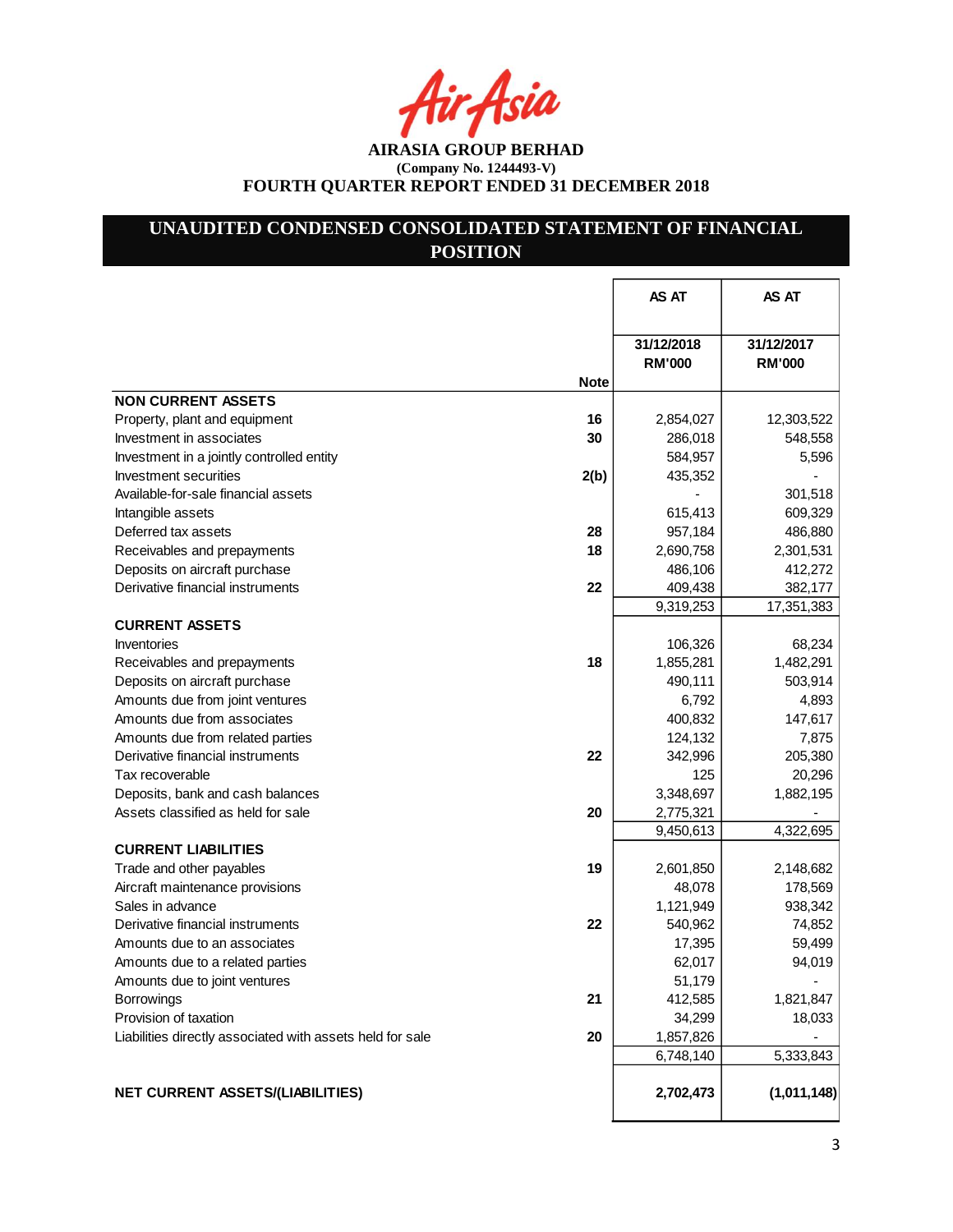Asia

**AIRASIA GROUP BERHAD (Company No. 1244493-V) FOURTH QUARTER REPORT ENDED 31 DECEMBER 2018**

# **UNAUDITED CONDENSED CONSOLIDATED STATEMENT OF FINANCIAL POSITION**

|                                               |             | <b>GROUP</b>                |                             |  |  |
|-----------------------------------------------|-------------|-----------------------------|-----------------------------|--|--|
|                                               |             | AS AT                       | AS AT                       |  |  |
|                                               | <b>Note</b> | 31/12/2018<br><b>RM'000</b> | 31/12/2017<br><b>RM'000</b> |  |  |
|                                               |             |                             |                             |  |  |
| <b>NON CURRENT LIABILITIES</b>                |             |                             |                             |  |  |
| Trade and other payables                      | 19          | 3,769,712                   | 1,239,025                   |  |  |
| Aircraft maintenance provisions               |             | 851,561                     | 559,068                     |  |  |
| Amounts due to an associates                  |             |                             | 86,292                      |  |  |
| Amounts due to a related parties              | 21          |                             | 10,939                      |  |  |
| <b>Borrowings</b><br>Deferred tax liabilities |             | 761,363<br>113,825          | 7,486,787<br>104,954        |  |  |
| Derivative financial instruments              | 22          | 225,661                     | 70,883                      |  |  |
| Provision for retirement benefits             |             | 68,971                      | 72,207                      |  |  |
|                                               |             | 5,791,093                   | 9,630,155                   |  |  |
|                                               |             |                             |                             |  |  |
|                                               |             | 6,230,633                   | 6,710,080                   |  |  |
|                                               |             |                             |                             |  |  |
| <b>CAPITAL AND RESERVES</b>                   |             |                             |                             |  |  |
| Share capital                                 |             | 8,023,269                   |                             |  |  |
| Treasury shares<br><b>Other Reserves</b>      |             | (445, 302)                  | (160)<br>(67, 608)          |  |  |
| Foreign exchange reserve                      |             | 208,146                     | 196,050                     |  |  |
| Merger deficit/ reserve                       |             | (5,507,594)                 | 2,515,438                   |  |  |
| Retained earnings                             | 10          | 5,560,230                   | 5,404,393                   |  |  |
|                                               |             | 7,838,749                   | 8,048,113                   |  |  |
| Non-controlling interests                     |             | (1,608,116)                 | (1,338,033)                 |  |  |
| <b>Total equity</b>                           |             | 6,230,633                   | 6,710,080                   |  |  |
| Net assets per share attributable to ordinary |             |                             |                             |  |  |
| equity holders of the Company (RM)            |             | 1.86                        | 2.01                        |  |  |
|                                               |             |                             |                             |  |  |

### Note:

The comparative figures in the consolidated statement of comprehensive income are presented as if the reorganization had been effected from the beginning of the earliest period presented. Please refer to Note 1 Basis of preparation.

### \*Share capital of RM2

The condensed consolidated statement of financial position should be read in conjunction with the audited financial statements for the financial year ended 31 December 2017 and the accompanying explanatory notes attached to the interim financial statements.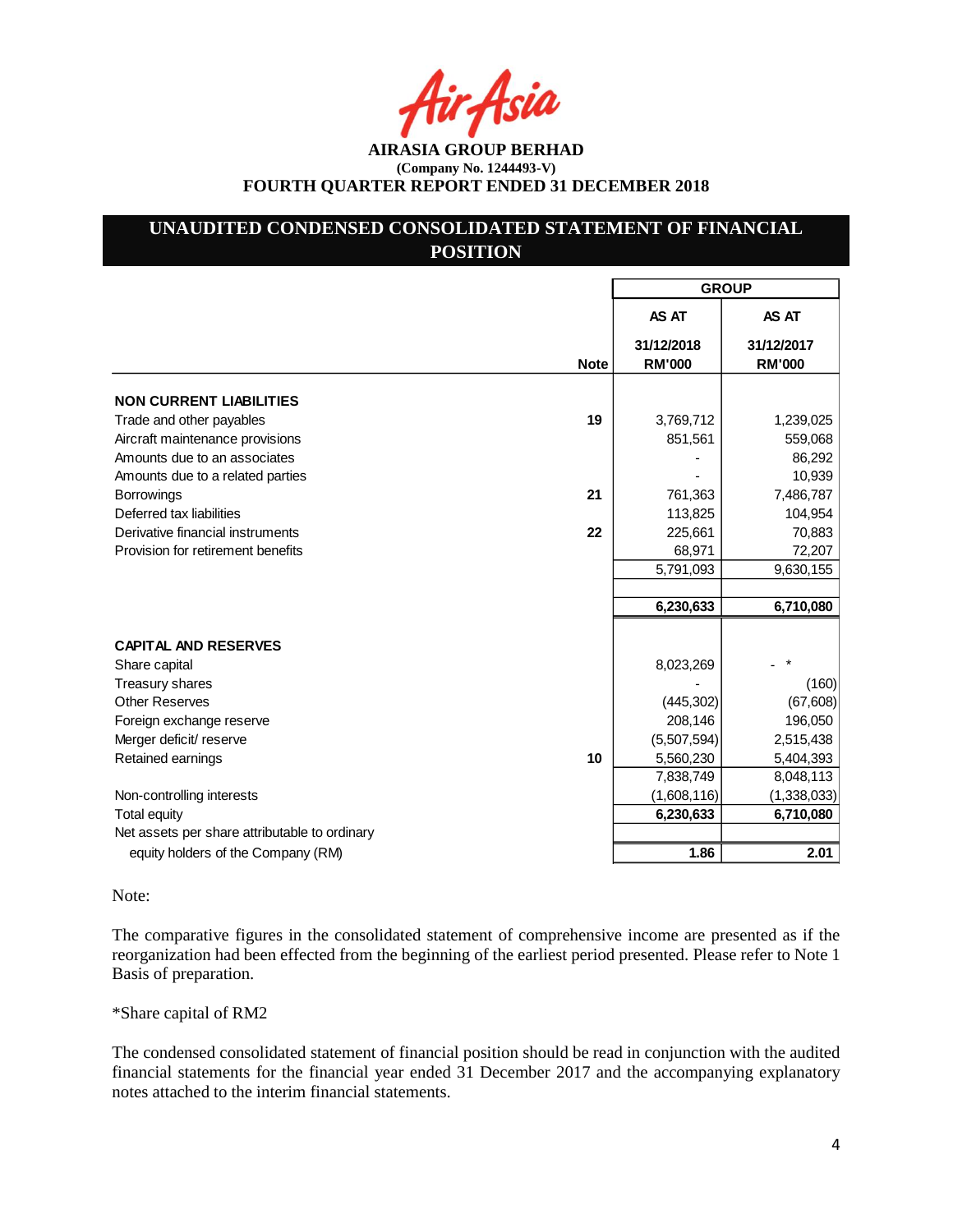

# **UNAUDITED CONDENSED CONSOLIDATED STATEMENT OF CHANGES IN EQUITY**

|                                                                                                               | Attributable to owners of the Company |                                   |                                                     |                                   |                                                 |                                                       |                                                    |                                        |                                                                 |                                            |                                       |                          |                                                   |                                  |
|---------------------------------------------------------------------------------------------------------------|---------------------------------------|-----------------------------------|-----------------------------------------------------|-----------------------------------|-------------------------------------------------|-------------------------------------------------------|----------------------------------------------------|----------------------------------------|-----------------------------------------------------------------|--------------------------------------------|---------------------------------------|--------------------------|---------------------------------------------------|----------------------------------|
| Note                                                                                                          | Number<br>of shares<br>'000           | Share<br>Capital<br><b>RM'000</b> | Merger<br><b>Reserve/(Deficit)</b><br><b>RM'000</b> | Share<br>premium<br><b>RM'000</b> | Foreign<br>exchange<br>reserve<br><b>RM'000</b> | <b>Cash flow</b><br>hedge<br>reserve<br><b>RM'000</b> | Available-<br>for-sale<br>reserve<br><b>RM'000</b> | Fair value<br>reserve<br><b>RM'000</b> | Remeasure-<br>ment loss on<br>employee<br>benefits<br>liability | Treasury<br><b>Shares</b><br><b>RM'000</b> | Retained<br>earnings<br><b>RM'000</b> | Total<br><b>RM'000</b>   | Non-<br>controlling<br>interests<br><b>RM'000</b> | Total<br>equity<br><b>RM'000</b> |
| At 1 January 2018<br>As previously stated<br>Effects of changes in accounting policies<br>$\overline{2}$      | $\sim$                                |                                   | 2,515,438<br>$\overline{a}$                         | $\overline{\phantom{a}}$          | 196,050<br>$\sim$                               | (236, 270)<br>$\sim$                                  | 169,353<br>(169, 353)                              | 169,353                                | (691)<br>$\sim$                                                 | (160)<br>$\overline{\phantom{a}}$          | 5,404,393<br>(11, 334)                | 8,048,113<br>(11, 334)   | (1,338,033)<br>(6, 288)                           | 6,710,080<br>(17, 622)           |
| At 1 January 2018, as restated                                                                                |                                       |                                   | 2,515,438                                           |                                   | 196,050                                         | (236, 270)                                            | $\blacksquare$                                     | 169,353                                | (691)                                                           | (160)                                      | 5,393,059                             | 8,036,779                | (1,344,321)                                       | 6,692,458                        |
| Issue of shares pursuant to the reorganisation<br>Treasury shares                                             | 3,341,974<br>$\overline{\phantom{a}}$ | 8,023,032<br>237                  | (8,023,032)                                         |                                   |                                                 | $\sim$                                                | $\overline{\phantom{a}}$<br>٠                      | ٠                                      | $\overline{\phantom{a}}$                                        | $\overline{\phantom{a}}$<br>160            |                                       | $\sim$<br>397            |                                                   | 397                              |
| Transactions with owners:<br>Dividend<br>Accretion of interest in subsidiaries                                |                                       |                                   |                                                     |                                   |                                                 |                                                       | ٠                                                  |                                        |                                                                 |                                            | (1,737,827)<br>(74, 974)              | (1,737,827)<br>(74, 974) | $\sim$<br>4,772                                   | (1,737,827)<br>(70, 202)         |
| Net profit for the financial period<br>Other comprehensive income                                             |                                       |                                   |                                                     |                                   | 12,096                                          | (241, 340)                                            | $\overline{\phantom{a}}$<br>٠                      | (147, 637)                             | 11,283                                                          |                                            | 1,979,972                             | 1,979,972<br>(365, 598)  | (268, 567)                                        | 1,711,405<br>(365, 598)          |
| At 31 December 2018                                                                                           | 3,341,974                             | 8,023,269                         | (5,507,594)                                         | $\blacksquare$                    | 208,146                                         | (477, 610)                                            | $\blacksquare$                                     | 21,716                                 | 10,592                                                          | $\blacksquare$                             | 5,560,230                             | 7,838,749                | (1,608,116)                                       | 6,230,633                        |
| At 1 January 2017                                                                                             | 2,782,974                             | 278,297                           |                                                     | 1,230,941                         | 46,993                                          | (13,610)                                              | 224,440                                            | $\blacksquare$                         |                                                                 | (160)                                      | 4,866,084                             | 6,632,985                | (5,206)                                           | 6,627,779                        |
| Transactions with owners:<br><b>Issuance of shares</b><br><b>Dividends</b><br>Transfer to no-par value regime | 559,000<br>$\sim$                     | 55,900<br>2,181,241               |                                                     | 950,300<br>(2, 181, 241)          |                                                 | $\overline{a}$                                        | ٠                                                  | ٠                                      |                                                                 |                                            | (802,050)                             | 1,006,200<br>(802,050)   |                                                   | 1,006,200<br>(802, 050)          |
| Acquisition of non-controlling interest in<br>subsidiaries                                                    |                                       |                                   |                                                     |                                   |                                                 |                                                       |                                                    |                                        |                                                                 |                                            | (288, 459)                            | (288, 459)               | 283,817                                           | (4,642)                          |
| Dilution of interest in subsidairies<br>Non-controlling interest arising                                      |                                       |                                   |                                                     |                                   |                                                 |                                                       | ٠                                                  |                                        |                                                                 |                                            | 44                                    | 44                       | 442,482                                           | 442,526                          |
| from business combination                                                                                     |                                       |                                   |                                                     |                                   |                                                 |                                                       | ٠                                                  |                                        |                                                                 |                                            |                                       |                          | (2,001,726)                                       | (2,001,726)                      |
| Net profit for the year<br>Other comprehensive income                                                         |                                       |                                   |                                                     |                                   | 149,057                                         | (222, 660)                                            | (55,087)                                           | ٠                                      | $\overline{\phantom{a}}$<br>(691                                | ٠                                          | 1,628,774                             | 1,628,774<br>(129, 381)  | (57, 400)                                         | 1,571,374<br>(129, 381)          |
| At 31 December 2017                                                                                           | 3,341,974                             | 2.515.438                         |                                                     |                                   | 196.050                                         | (236, 270)                                            | 169,353                                            | $\blacksquare$                         | (691)                                                           | (160)                                      | 5,404,393                             | 8,048,113                | (1,338,033)                                       | 6,710,080                        |

The condensed consolidated statement of changes in equity should be read in conjunction with the audited financial statements for the financial year ended 31 December 2017 and the accompanying explanatory notes attached to the interim financial statements.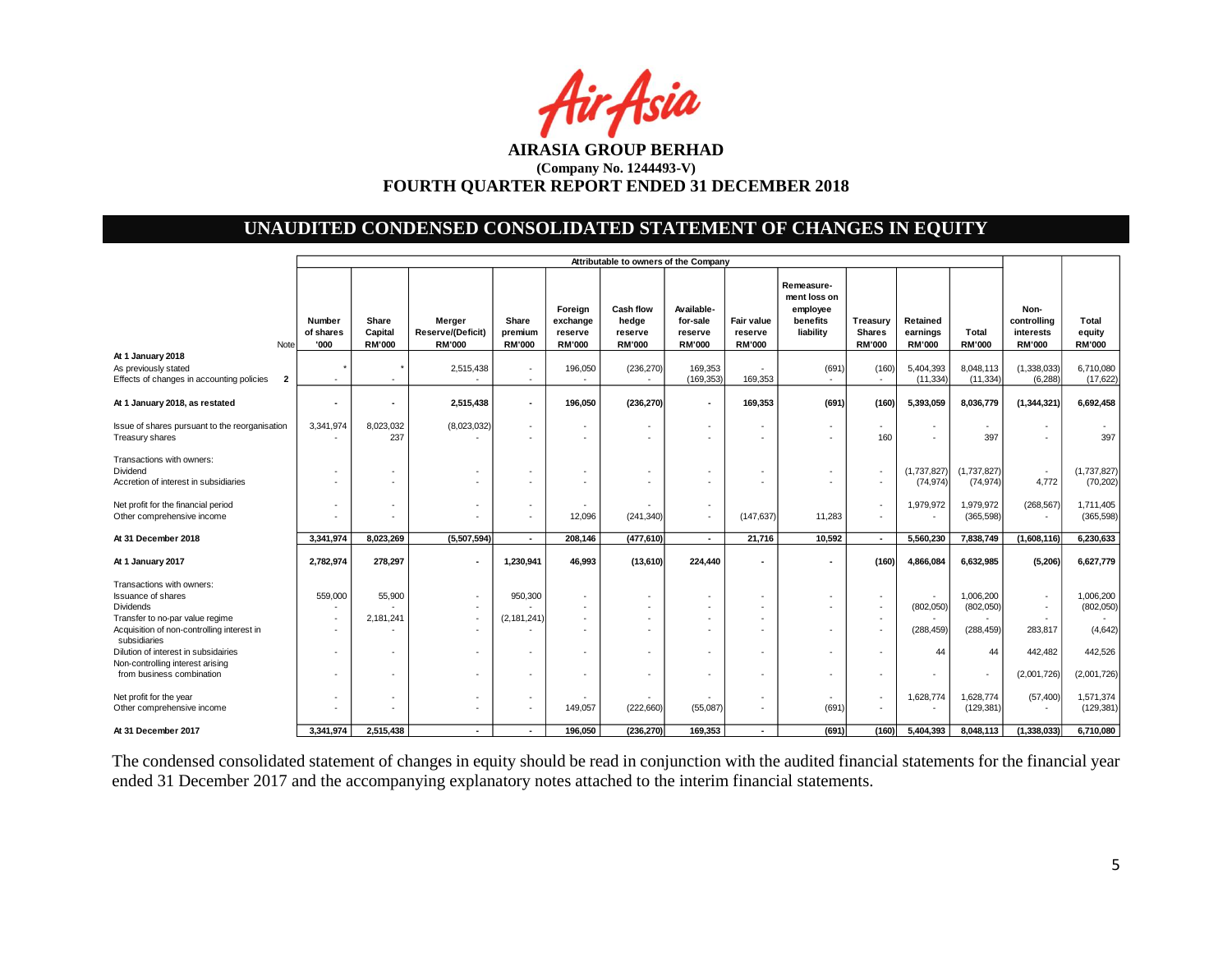tir Asia

**AIRASIA GROUP BERHAD (Company No. 1244493-V) FOURTH QUARTER REPORT ENDED 31 DECEMBER 2018**

# **UNAUDITED CONDENSED CONSOLIDATED CASH FLOW STATEMENTS**

|                                                                | <b>PERIOD ENDED</b> | <b>PERIOD ENDED</b> |
|----------------------------------------------------------------|---------------------|---------------------|
|                                                                | 31/12/2018          | 31/12/2017          |
|                                                                | <b>RM'000</b>       | <b>RM'000</b>       |
| <b>CASH FLOWS FROM OPERATING ACTIVITIES</b>                    |                     |                     |
| Profit before taxation                                         | 1,364,710           | 2,087,788           |
| Adjustments:                                                   |                     |                     |
| Property, plant and equipment                                  |                     |                     |
| - Depreciation                                                 | 591,420             | 863,989             |
| - Gain on disposal                                             | (318, 541)          | (64, 281)           |
| Amortisation of intangible assets                              | 284                 | 284                 |
| Impairment of receivables and related parties                  | 91,557              | 16,229              |
| Employee benefit expenses                                      | 11,219              | 6,124               |
| Remeasurement gain on consolidation                            |                     | (326, 160)          |
| Remeasurement gain on retained interest in a former subsidiary | (534, 712)          |                     |
| Net gain in disposal of associate and joint venture            | (527, 857)          | (167, 688)          |
| Fair value loss on derivative financial intruments             | 200,173             | 140,602             |
| Share of results of joint ventures                             | (11,083)            | (19, 923)           |
| Share of results of associates                                 | 112,330             | (47, 307)           |
| Net unrealised foreign exchange gain/(loss)                    | (129,500)           | (196, 692)          |
| Interest expense                                               | 451,212             | 577,748             |
| Interest income                                                | (72, 694)           | (55, 670)           |
|                                                                | 1,228,518           | 2,815,043           |
| <b>Changes in working capital</b>                              |                     |                     |
| Inventories                                                    | (38, 843)           | (3,772)             |
| Receivables and prepayments                                    | (894, 645)          | 65,161              |
| Trade and other payables and provisions                        | 2,455,659           | (643, 924)          |
| Intercompany balances                                          | (511, 538)          | 124,808             |
| <b>Cash generated from operations</b>                          | 2,239,151           | 2,357,316           |
| Interest paid                                                  | (323, 126)          | (444, 957)          |
| Interest received                                              | 78,431              | 25,755              |
| Tax paid                                                       | (12,909)            | (15, 166)           |
| Retirement benefit paid                                        | (674)               | (3, 122)            |
| Net cash generated from operating activities                   | 1,980,873           | 1,919,826           |
|                                                                |                     |                     |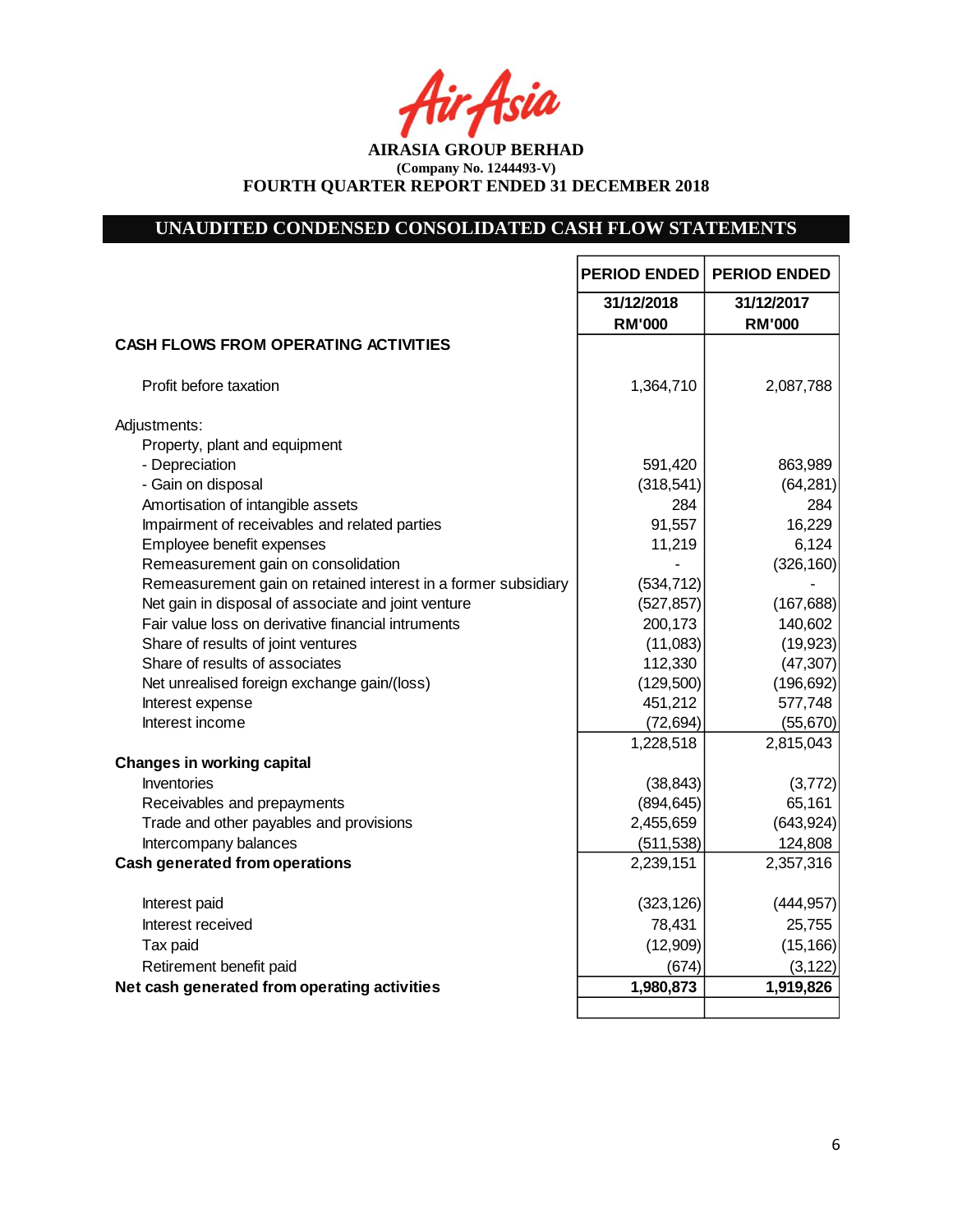Asia

**AIRASIA GROUP BERHAD (Company No. 1244493-V) FOURTH QUARTER REPORT ENDED 31 DECEMBER 2018**

### **UNAUDITED CONDENSED CONSOLIDATED CASH FLOW STATEMENTS**

|                                                         | <b>PERIOD ENDED</b>         | <b>PERIOD ENDED</b>         |
|---------------------------------------------------------|-----------------------------|-----------------------------|
|                                                         | 31/12/2018<br><b>RM'000</b> | 31/12/2017<br><b>RM'000</b> |
| <b>CASH FLOWS FROM INVESTING ACTIVITIES</b>             |                             |                             |
| Property, plant and equipment                           |                             |                             |
| - Additions                                             | (2,097,471)                 | (1,976,655)                 |
| - Proceeds from disposal                                | 9,295,100                   | 88,045                      |
| Addition in intangible assets                           | (6,368)                     |                             |
| Acquisition of a joint venture                          |                             | (5,597)                     |
| Additional deposits for aircraft                        | 41,426                      |                             |
| Additional investments in investment securities         | (286,908)                   |                             |
| Additional subscription of shares in associates         | (175, 246)                  | (126, 398)                  |
| Additional subscription of shares in joint venture      | (32, 692)                   |                             |
| Proceeds from disposal of interest in a subsidiary      | 358,774                     |                             |
| Proceeds from disposal of joint venture                 | 245,754                     | 375,921                     |
| Dividend received from associate                        | 167,918                     | 132,643                     |
| Acquisition of subsidiaries, net of cash                |                             | 114,500                     |
| Acquisition of non controlling interest in subsidiaries | (59, 649)                   | (4,643)                     |
| Dilution of interest in subsidiary                      |                             | 950                         |
| Net cash generated from/(used in) investing activities  | 7,450,638                   | (1,401,234)                 |
| <b>CASH FLOWS FROM FINANCING FACILITIES</b>             |                             |                             |
| Proceeds from issuance of shares                        | 396                         | 1,006,200                   |
| Dividends paid                                          | (1,737,827)                 | (802,050)                   |
| Proceeds from borrowings                                | 1,093,504                   | 1,276,785                   |
| Repayment of borrowings #                               | (7,430,415)                 | (1,959,627)                 |
| Net cash used in financing activities                   | (8,074,342)                 | (478, 692)                  |
|                                                         |                             |                             |
| <b>NET INCREASE FOR THE FINANCIAL PERIOD</b>            | 1,357,169                   | 39,900                      |
| <b>CASH AND CASH EQUIVALENTS AT BEGINNING</b>           |                             |                             |
| OF THE FINANCIAL YEAR                                   | 1,882,195                   | 1,741,573                   |
| <b>CURRENCY TRANSLATION DIFFERENCES</b>                 | 109,332                     | 100,722                     |
| <b>CASH AND CASH EQUIVALENTS AT END OF</b>              |                             |                             |
| <b>FINANCIAL PERIOD*</b>                                | 3,348,697                   | 1,882,195                   |

\* Included within the balance at end of the financial period is an amount RM14.6 million restricted cash pledged as

securities for banking facilities

# Repayment of borrowings include debt financings related to aircraft assets included under the proposed disposal of aircraft leasing operations

The condensed consolidated cash flow statements should be read in conjunction with the audited financial statements for the financial year ended 31 December 2017 and the accompanying explanatory notes attached to the interim financial statements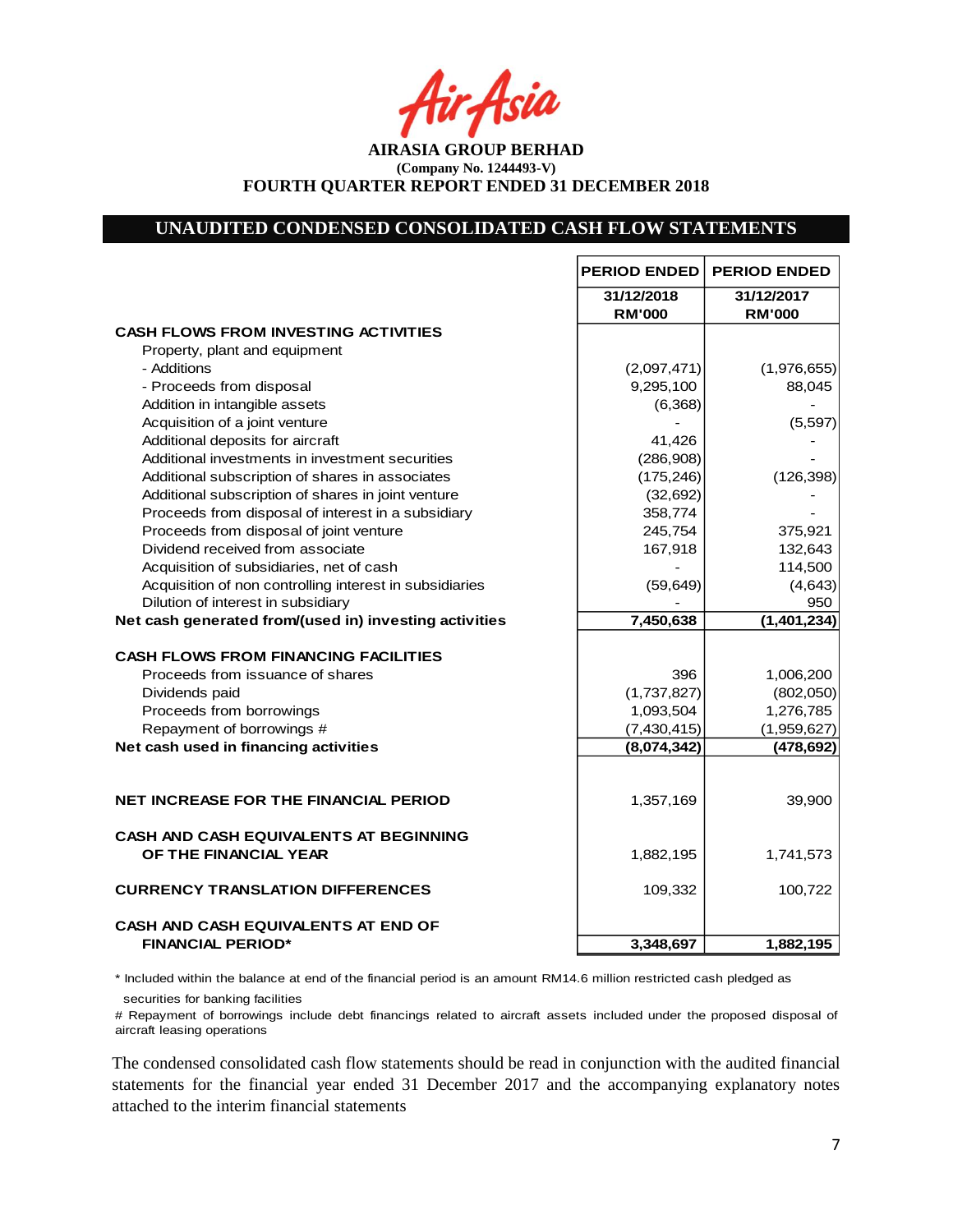Asil

**AIRASIA GROUP BERHAD (Company No. 1244493-V) FOURTH QUARTER REPORT ENDED 31 DECEMBER 2018**

## **NOTES TO THE QUARTERLY REPORT**

### **1. Basis of preparation**

The interim financial report is unaudited and has been prepared in accordance with Malaysian Financial Reporting Standard ("MFRS") 134: "Interim Financial Reporting" and paragraph 9.22 and Appendix 9B of the Bursa Malaysia Securities Berhad ("Bursa Malaysia") Listing Requirements.

The interim financial statements should be read in conjunction with the audited financial statements of the Group for the financial year ended 31 December 2017.

On 16 April 2018, AirAsia Group Berhad ("AAGB" or " the Company") completed the Proposed Share Exchange as part of the Proposed Internal Reorganisation (as detailed in Circular to Shareholders on 14 December 2017) by way of Members' Scheme of Arrangement under Section 366 of the Companies Act 2016.

On completion of the Proposed Share Exchange the Company assumes the listing status of AirAsia Berhad and AirAsia Berhad became a wholly owned subsidiary of the Company.

The share exchange is a reorganization and does not result in any change of economic substance of the group. Accordingly, the comparative figures in the consolidated statement of comprehensive income are presented as if the reorganization had been effected from the beginning of the earliest period presented.

### **2. Summary of significant accounting policies**

The accounting policies and methods of computation adopted for the interim financial statements are consistent with those adopted for the audited financial statements for the financial year ended 31 December 2017. Details of standards, amendments to published standards and interpretations to existing standards that are applicable to the Group with effect from 1 January 2018 or later are provided in the notes to the financial statements in the audited financial statements of the Group for the financial year ended 31 December 2017. The Group did not early adopt any new standards, amendments to published standards and interpretation to existing standards.

At the beginning of the current financial year, the Group and the Company adopted new MFRSs, Amendments to MFRSs and an IC Interpretation (collectively referred to as "pronouncements") that have been issued by the MASB and are applicable as listed below: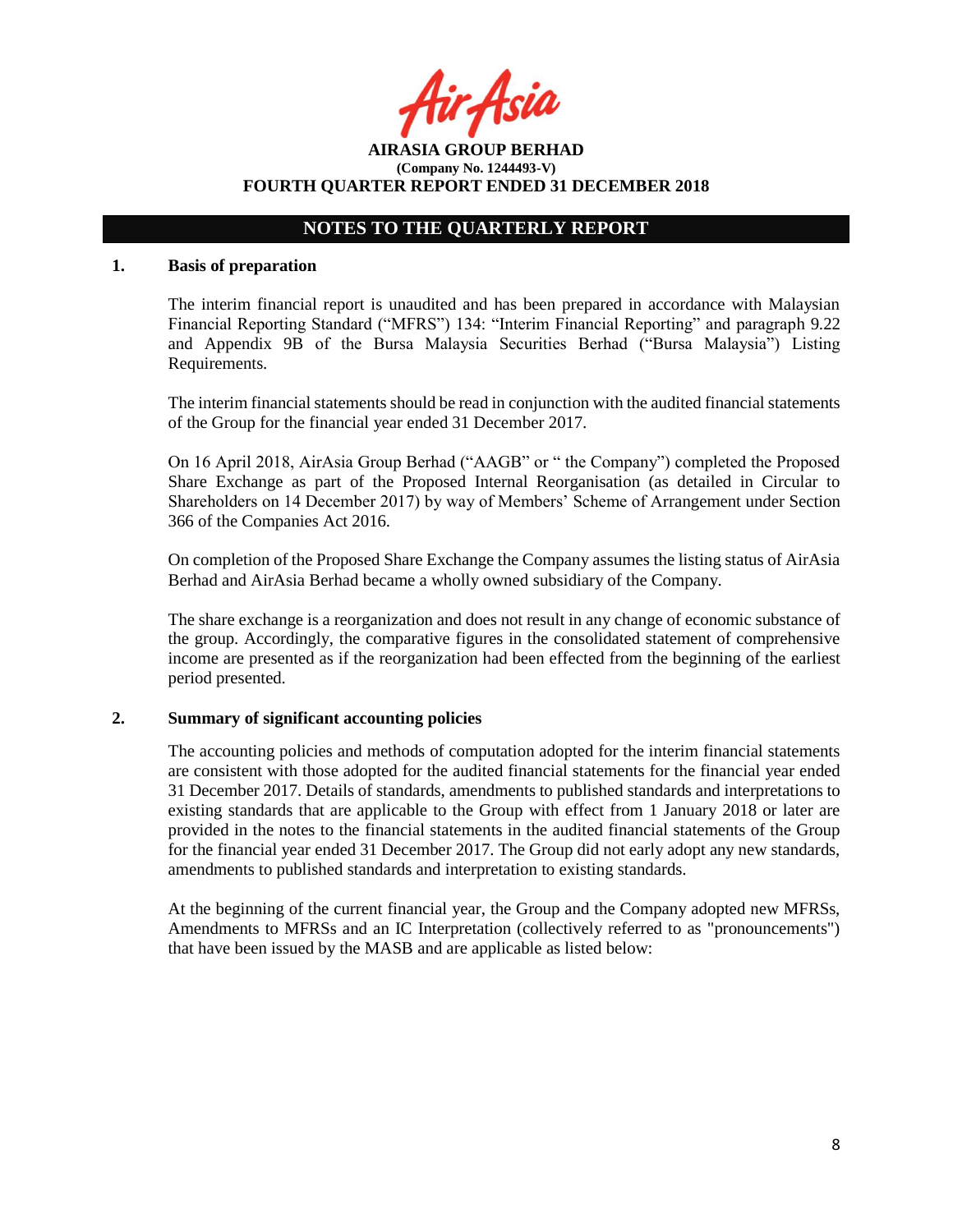Asid

**AIRASIA GROUP BERHAD (Company No. 1244493-V) FOURTH QUARTER REPORT ENDED 31 DECEMBER 2018**

### **2. Summary of significant accounting policies (cont'd.)**

Effective for annual periods beginning on or after 1 January 2018

Amendments to MFRS 2: Shared-based Payment: Classification and Measurement of Share-based Payment Transactions MFRS 9: Financial Instruments MFRS 15: Revenue from Contracts with Customers Amendments to MFRS 140 Investment Property: Transfer of Investment Property Annual Improvements to MFRS Standards 2014-2016 Cycle IC Interpretation 22: Foreign Currency Transactions and Advance Consideration

The adoption of these pronouncements did not have a significant impact to the financial statements of the Group and the Company except as mentioned below:

### **(a) MFRS 15: Revenue from Contracts with Customers**

MFRS 15 'Revenue from Contracts with Customers' replaces MFRS 118 'Revenue' and MFRS 111 'Construction Contracts' and their related interpretations. MFRS 15 provides a principles based approach for revenue recognition, and introduces the concept of recognising revenue for performance obligations as they are satisfied. The core principle in MFRS 15 is that an entity recognises revenue to depict the transfer of promised goods or services to the customer in an amount that reflects the consideration to which the entity expects to be entitled in exchange for those goods or services.

Effects arising from the initial application of MFRS 15 are as follows:

|                                      | <b>Impact of adoption</b><br>of MFRS 15 to |
|--------------------------------------|--------------------------------------------|
|                                      | opening balance at 1                       |
|                                      | <b>January 2018</b>                        |
|                                      | <b>RM</b> million                          |
| Decrease in retained earnings        | 11.3                                       |
| Increase in non controlling interest | 5.9                                        |
| Increase in sales in advance         | 35.6                                       |
| Decrease in deferred revenue         | 24.7                                       |
| Decrease in deferred tax liabilities | $0.6^{\circ}$                              |
| Decrease in investment in associate  | 6.9                                        |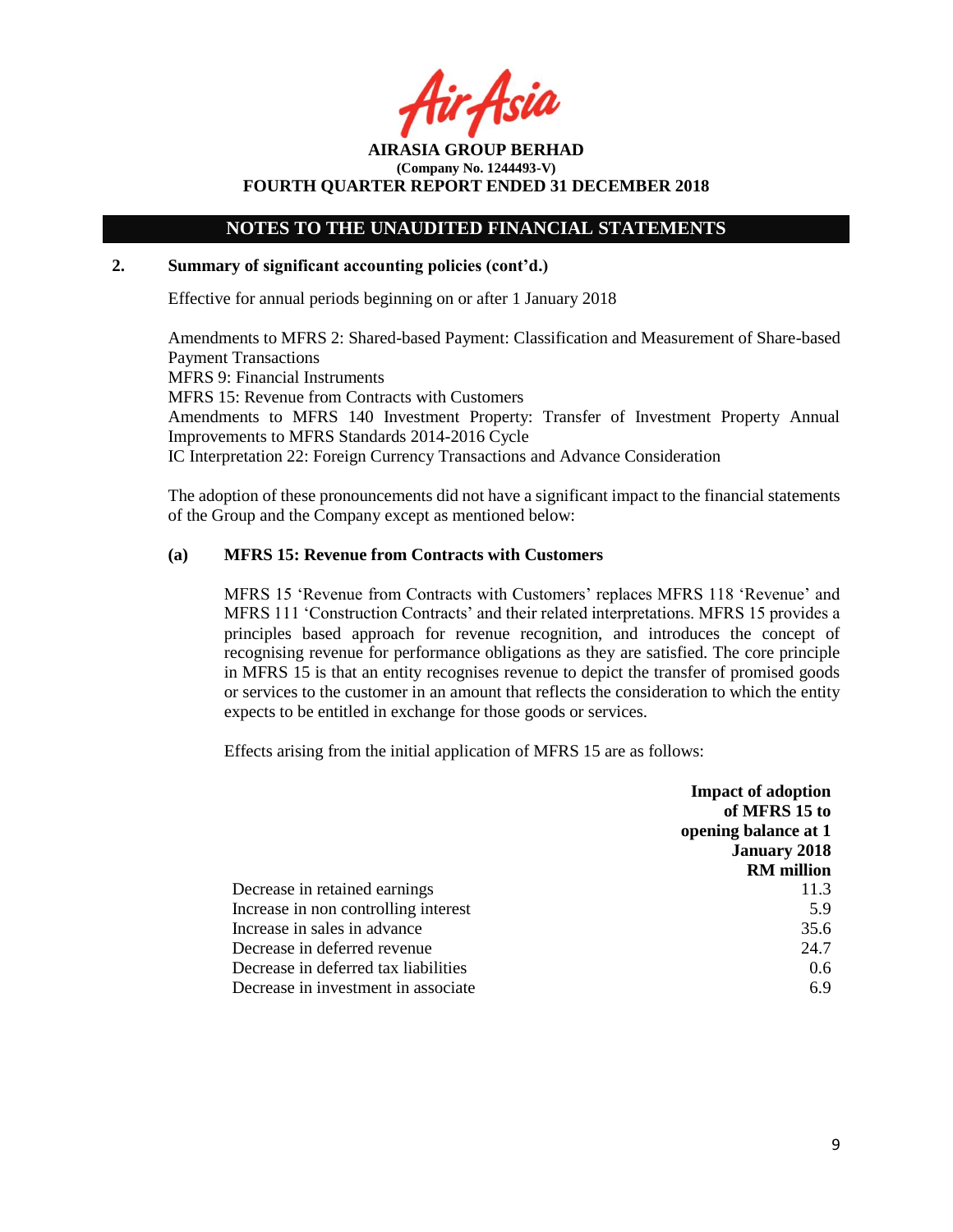rAsia

**AIRASIA GROUP BERHAD (Company No. 1244493-V) FOURTH QUARTER REPORT ENDED 31 DECEMBER 2018**

### **2. Summary of significant accounting policies (cont'd.)**

### **(b) MFRS 9: Financial Instruments**

MFRS 9 Financial Instruments replaces MFRS 139 Financial Instruments: Recognition and Measurement for annual periods beginning on or after 1 January 2018. Retrospective application is required, but comparative information is not compulsory. The new requirements introduced for all three aspects of the accounting for financial instruments is as follows:

(i) classification and measurement;

MFRS 9 contains three principal classifications categories for financial assets: measured at amortised cost, fair value through other comprehensive income ("FVOCI") and fair value through profit or loss ("FVTPL"). The standard eliminates the existing MFRS 139 categories of held to maturity, loans and receivables and available for sale.

### Impact as a result of MFRS 9 adoption

Both quoted and unquoted equity instruments which are not held for trading and we previously classified as Available-for-sale financial assets are now classified as "Investment Securities" and measured either FVTPL or FVOCI.

Loans and receivables are held to collect contractual cash flows and are expected to give rise to cash flows representing solely payments of principal and interest. The Group analysed the contractual cash flow characteristics of those instruments and concluded that they meet the criteria for amortised cost measurement under MFRS 9. Therefore, reclassification for these instruments is not required.

(ii) impairment; and

The adoption of MFRS 9 has fundamentally changed the Group's accounting for impairment losses for financial assets by replacing MFRS 139's incurred loss approach with a forward-looking expected credit loss (ECL) approach. ECLs are based on the difference between the contractual cash flows due in accordance with the contract and all the cash flows that the Group expects to receive. The shortfall is then discounted at an approximation to the asset's original effective interest rate. The Group does not have other financial assets other than trade and other receivables, for which the Group has applied the standard's simplified approach and calculated ECLs based on lifetime expected credit losses. The Group has established a provision matrix that is based on the Group's historical credit loss experience, adjusted for forward-looking factors specific to the debtors and the economic environment in which the business is operating in.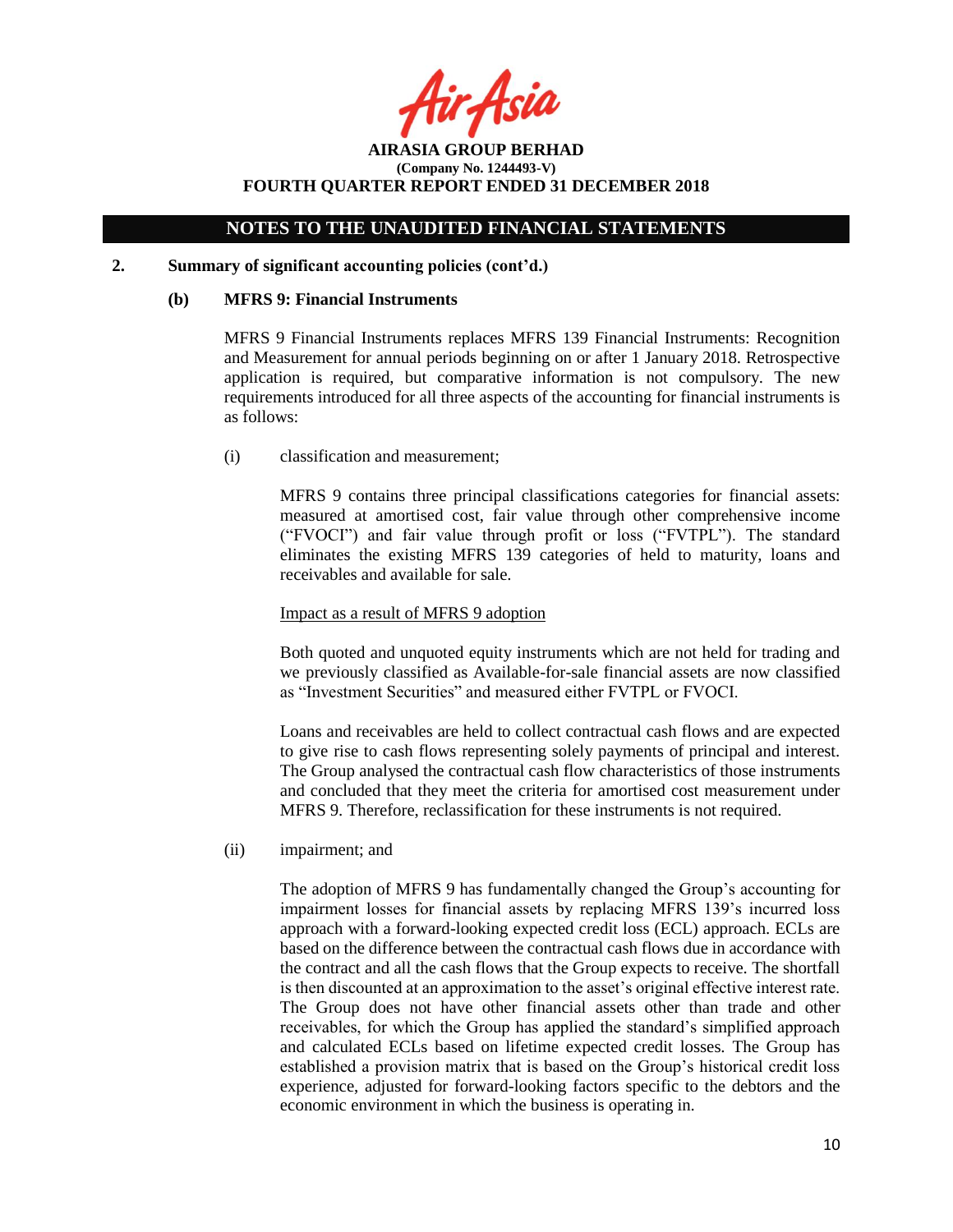Asil

**AIRASIA GROUP BERHAD (Company No. 1244493-V) FOURTH QUARTER REPORT ENDED 31 DECEMBER 2018**

**2. Summary of significant accounting policies (cont'd.)**

### **(b) MFRS 9: Financial Instruments (cont'd.)**

(ii) impairment; and (cont'd.)

Based on the Group's assessment, the impact arising from adoption of MFRS 9 is as follows:

|                                      | <b>Impact of adoption</b>            |
|--------------------------------------|--------------------------------------|
|                                      | of MFRS 9 to<br>opening balance at 1 |
|                                      | <b>January 2018</b>                  |
|                                      | <b>RM</b> million                    |
| Decrease in retained earnings        | 0.2                                  |
| Decrease in non controlling interest | 0.3                                  |
| Decrease in receivables              | 0.5                                  |

### (iii) hedge accounting

The new hedge accounting rules aligned the accounting for hedging instruments, especially on fuel, more closely with the Group's risk management and hedging practices. More hedge relationships is eligible for hedge accounting as MFRS 9 introduces a more principles based approach. The Group's current hedging relationships continue to qualify for hedge accounting under MFRS 9.

### **3. Auditors' report on preceding annual financial statements**

The auditors have expressed an unqualified opinion on the Group's statutory financial statements for the financial year ended 31 December 2017 in their report dated 16 April 2018.

### **4. Seasonality of operations**

AirAsia is primarily involved in the provision of air transportation services and thus, is subject to the seasonal demand for air travel.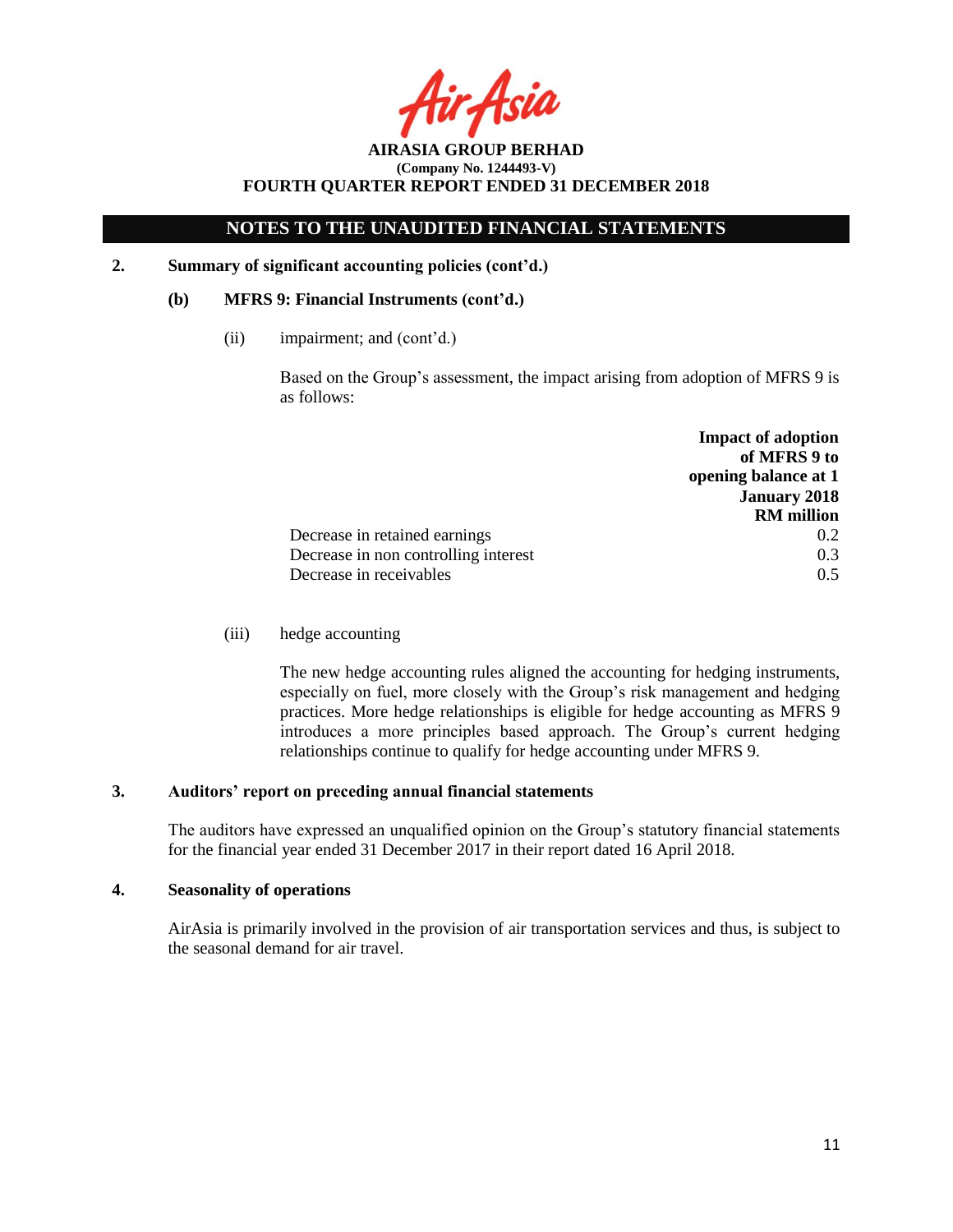r Asil

## **NOTES TO THE UNAUDITED FINANCIAL STATEMENTS**

### **5. Unusual items due to their nature, size or incidence**

There were no unusual items affecting assets, liabilities, equity, net income or cash flows during the current quarter and financial period-to-date.

## **6. Changes in composition of the Group**

The Group have incorporated the following subsidiaries:

- a) On 18 December 2018, Big Pay Singapore Pte Ltd for SGD1 to provide financial services in Singapore; and
- b) On 29 January 2019, Big Pay (Thailand) Ltd for THB2,000,000 to provide financial services in Thailand.

On 21 December 2018, the Group acquired 100% interest in GY Aviation Lease Labuan 1 Limited, now renamed as Rouge Aircraft 1 Limited for USD1,000.

Other than the above and the completion of the share exchange as indicated in Note 1, there are no changes in composition of the Group.

## **7. Changes in estimates**

There were no changes in estimates that have had material effect in the current quarter and financial period-to-date results.

## **8. Capital and reserves**

There was no cancellation, repurchases, resale and repayment of debt and equity securities for the period ended 31 December 2018.

## **9. Dividends paid and proposed**

The special dividend of 40 sen per share on 3,341,974,082 for the financial year ended 31 December 2018 amounting to RM1,336,789,632 was paid on 28 December 2018.

The Board of Directors has declared a second interim dividend of 12 sen per share on 3,341,974,082 ordinary shares for the financial year ended 31 December 2018 amounting to RM401,036,890.

### **10. Retained earnings**

Retained earnings of RM1,388,060,378, being the retained earnings of the Company, is available for distribution to shareholders of the Company.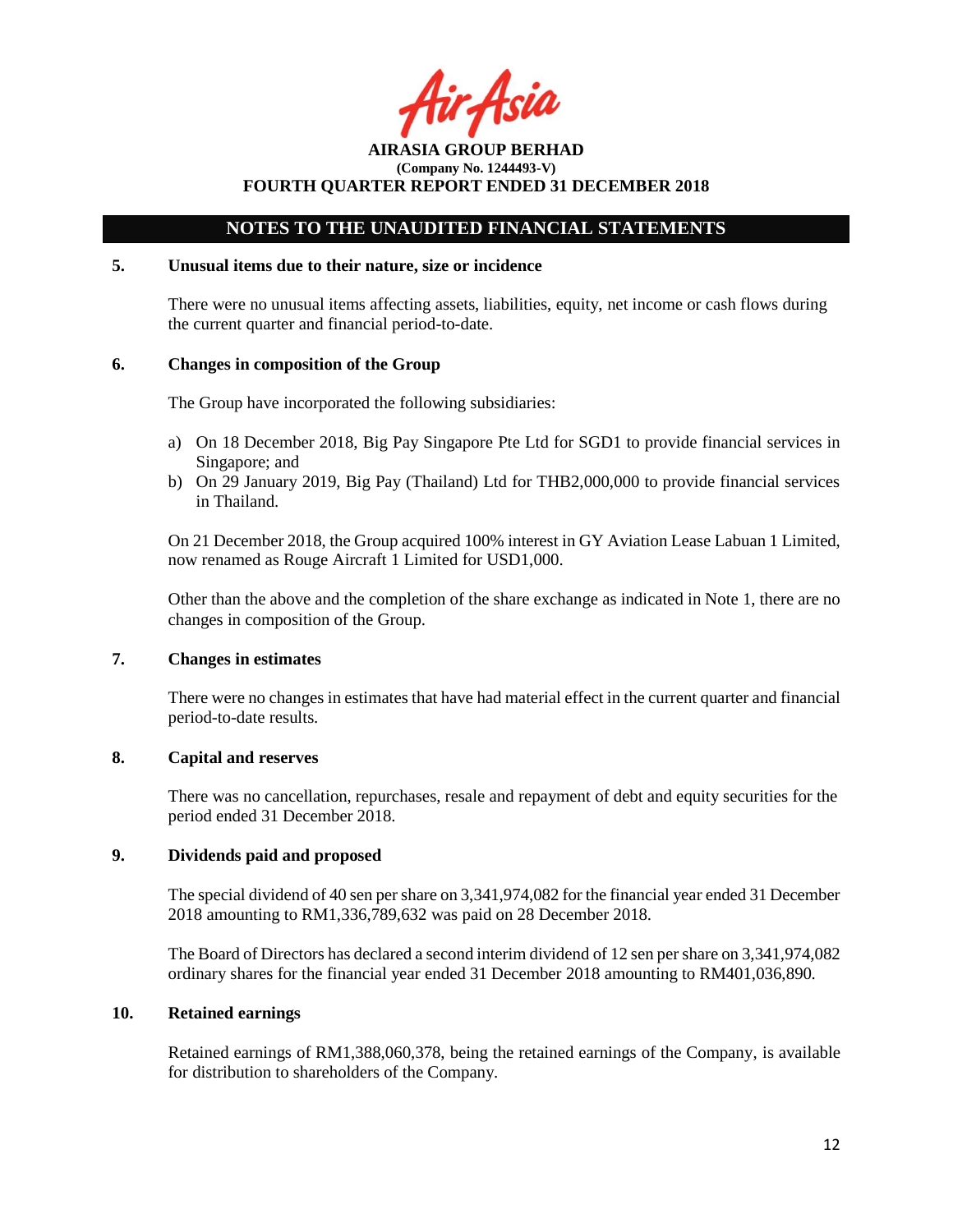Asia

**AIRASIA GROUP BERHAD (Company No. 1244493-V) FOURTH QUARTER REPORT ENDED 31 DECEMBER 2018**

### **11. Revenue**

|                                 | <b>Quarter ended</b><br>31/12/2018<br><b>RM</b> million | <b>Quarter ended</b><br>31/12/2017<br><b>RM</b> million |
|---------------------------------|---------------------------------------------------------|---------------------------------------------------------|
| Passenger seat sales            | 2,067.0                                                 | 1,898.8                                                 |
| Baggage fees                    | 268.7                                                   | 246.6                                                   |
| Aircraft operating lease income | 107.5                                                   | 289.1                                                   |
| Surcharge and fees              | 11.3                                                    | 9.4                                                     |
| Freight services                | 139.3                                                   | 40.2                                                    |
| Others                          | 229.6                                                   | 173.3                                                   |
|                                 | 2,823.4                                                 | 2,657.4                                                 |

Other revenue includes revenue from assigned seats, cancellations, documentation and other fees, and the on-board sale of meals and merchandise.

## **12. Other income**

|                                                        | <b>Quarter ended</b><br>31/12/2018<br><b>RM</b> million | <b>Quarter ended</b><br>31/12/2017<br><b>RM</b> million |
|--------------------------------------------------------|---------------------------------------------------------|---------------------------------------------------------|
| Fees charged for provision of commercial air transport |                                                         |                                                         |
| services                                               | 25.1                                                    | 32.5                                                    |
| Gain on disposal of property, plant and equipment      | 254.7                                                   | 57.0                                                    |
| Gain on disposal of interest in a joint venture        |                                                         | 167.7                                                   |
| Charter income                                         |                                                         | 33.0                                                    |
| Others                                                 | 128.2                                                   | 150.1                                                   |
|                                                        | 408.0                                                   | 440.3                                                   |

Other income ('others') includes commission and advertising income, forfeited revenue and insurance claims.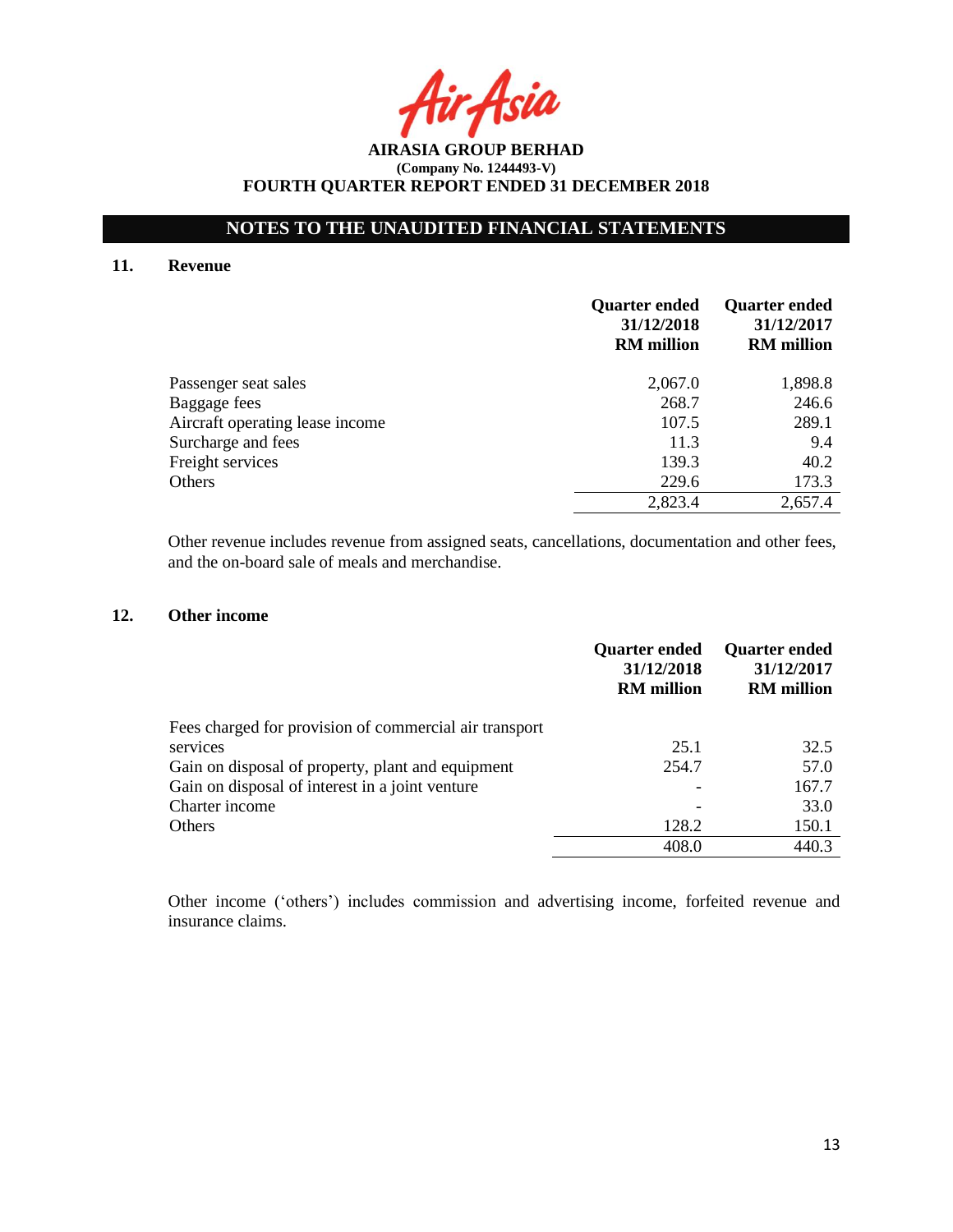**AIRASIA GROUP BERHAD (Company No. 1244493-V) FOURTH QUARTER REPORT ENDED 31 DECEMBER 2018**

### **13. Finance income/(costs) and foreign exchange gains/(losses)**

| (a) Finance income                                                                | Quarter<br>ended<br>31/12/18<br><b>RM</b> million | Quarter<br>ended<br>31/12/17<br><b>RM</b> million | Year ended<br>31/12/18<br><b>RM</b> million | Year ended<br>31/12/17<br><b>RM</b> million |
|-----------------------------------------------------------------------------------|---------------------------------------------------|---------------------------------------------------|---------------------------------------------|---------------------------------------------|
| Interest income from:                                                             |                                                   |                                                   |                                             |                                             |
| - deposits with licensed banks                                                    | 14.5                                              | 2.8                                               | 28.7                                        | 13.1                                        |
| Discounting effect on financial instruments and others                            | 25.3                                              | 12.3                                              | 44.0                                        | 42.6                                        |
|                                                                                   | 39.8                                              | 15.1                                              | 72.7                                        | 55.7                                        |
| (b) Finance costs                                                                 |                                                   |                                                   |                                             |                                             |
| Bank borrowings                                                                   | (37.4)                                            | (112.7)                                           | (334.1)                                     | (487.6)                                     |
| Amortisation of premiums for interest rate caps                                   | 39.9                                              | (4.3)                                             | (12.4)                                      | (17.4)                                      |
| Discounting effect on financial instruments, bank<br>facilities and other charges | (74.4)                                            | (44.8)                                            | (104.7)                                     | (72.7)                                      |
|                                                                                   | (71.9)                                            | (161.8)                                           | (451.2)                                     | (577.7)                                     |
| (c) Foreign exchange gains/(losses)                                               |                                                   |                                                   |                                             |                                             |
| - realized                                                                        | 10.5                                              | (1.6)                                             | 26.3                                        | 45.1                                        |
| - unrealized                                                                      | 87.7                                              | 110.8                                             | 129.5                                       | 290.9                                       |
| - fair value movement recycled<br>from cash flow hedge reserve                    | (28.7)                                            | (63.3)                                            | (25.0)                                      | (148.9)                                     |
|                                                                                   | 69.5                                              | 45.9                                              | 130.8                                       | 187.1                                       |

#### **14. Remeasurement gain on retained interest in a former subsidiary**

On 4 January 2018, the share swap agreement between Ground Team Red Holdings Sdn Bhd ("GTRH") and SATS Ltd. ("SATS") was completed, wherein GTRH acquired 80% equity stake in SATS Ground Services Singapore Pte. Ltd in exchange for an 11.4% equity stake in GTRH. On 14th February 2018, the Group further completed the sale and transfer of 38.6% interest in GTRH to SATS for a consideration of SGD119.3 million.

The transaction above resulted in the Group now recognizing GTRH as a joint venture instead of a subsidiary. A re-measurement gain of RM534.7 million has been recognized in the financial statements of the Group arising from this deemed disposal.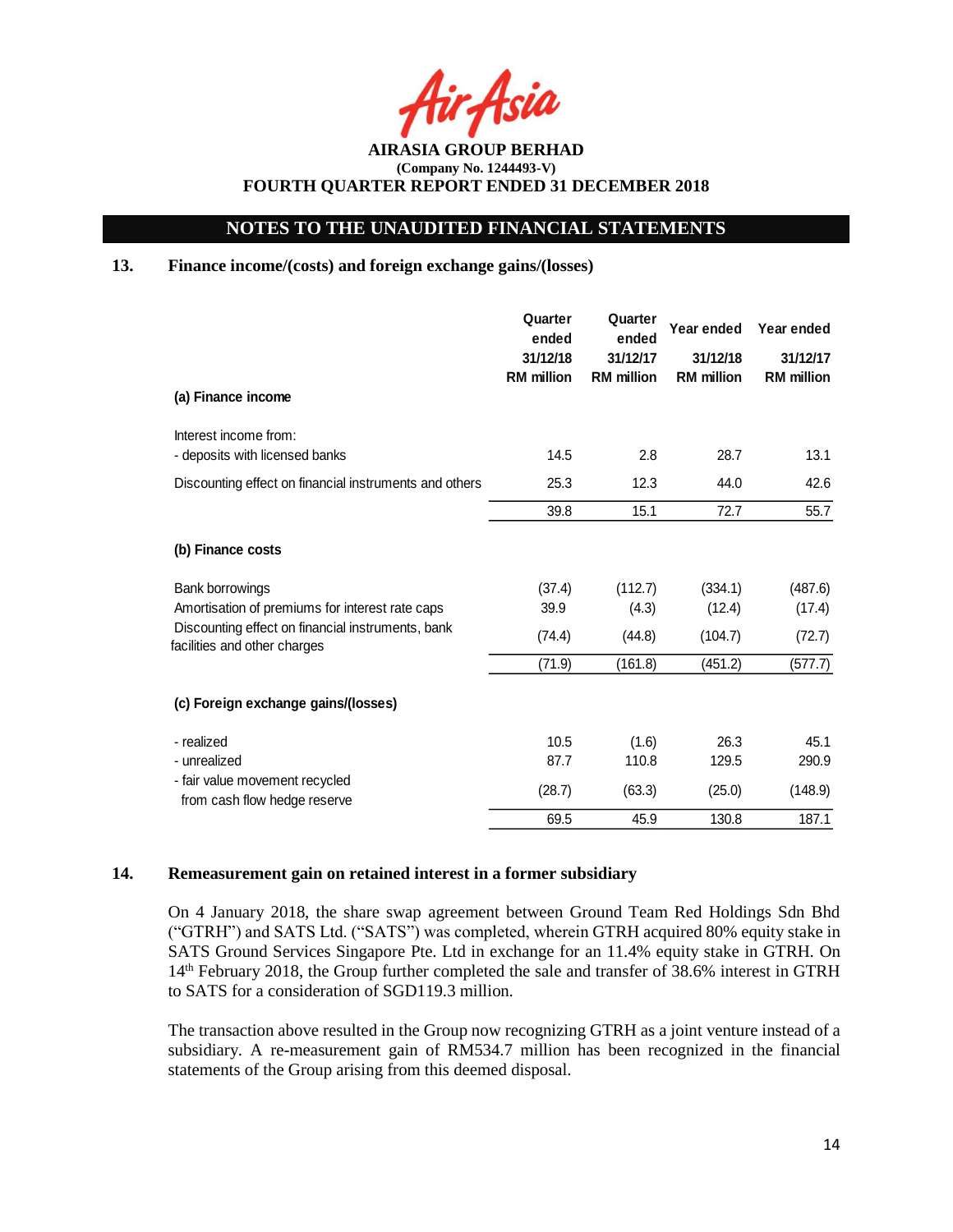ir Asid

**AIRASIA GROUP BERHAD (Company No. 1244493-V) FOURTH QUARTER REPORT ENDED 31 DECEMBER 2018**

### **15. Income tax and Deferred tax**

#### **Income tax expense**

The current taxation charge of RM21.8 million comprises tax payable on interest income and corporate income taxes for the subsidiaries.

#### **Deferred taxation**

Deferred tax liabilities of RM63.8 million was charged in the current financial period. For the full financial year, net deferred tax asset recognized of RM399.0 million was mainly as a result of the reversal of deferred tax liabilities upon completion of the sale and leaseback transactions on aircrafts.

### **16. Property, plant and equipment**

(a) acquisition and disposals

During the year ended 31 December 2018, the Group acquired property, plant and equipment with a cost of RM2.1 billion (year ended 31 December 2017: RM2 billion).

During the year ended 31 December 2018, proceeds from disposal of property, plant and equipment totaled RM9.3 billion (year ended 31 December 2017: RM 88,000).

(b) revaluation

There was no revaluation of property, plant and equipment in the quarter under review or in the same quarter of the prior year.

(c) impairment

There was no impairment of property, plant and equipment in the quarter under review or in the same quarter of the prior year.

### **17. Quoted investments and properties**

There was no purchase or disposal of quoted securities for the quarter under review and financial period to date.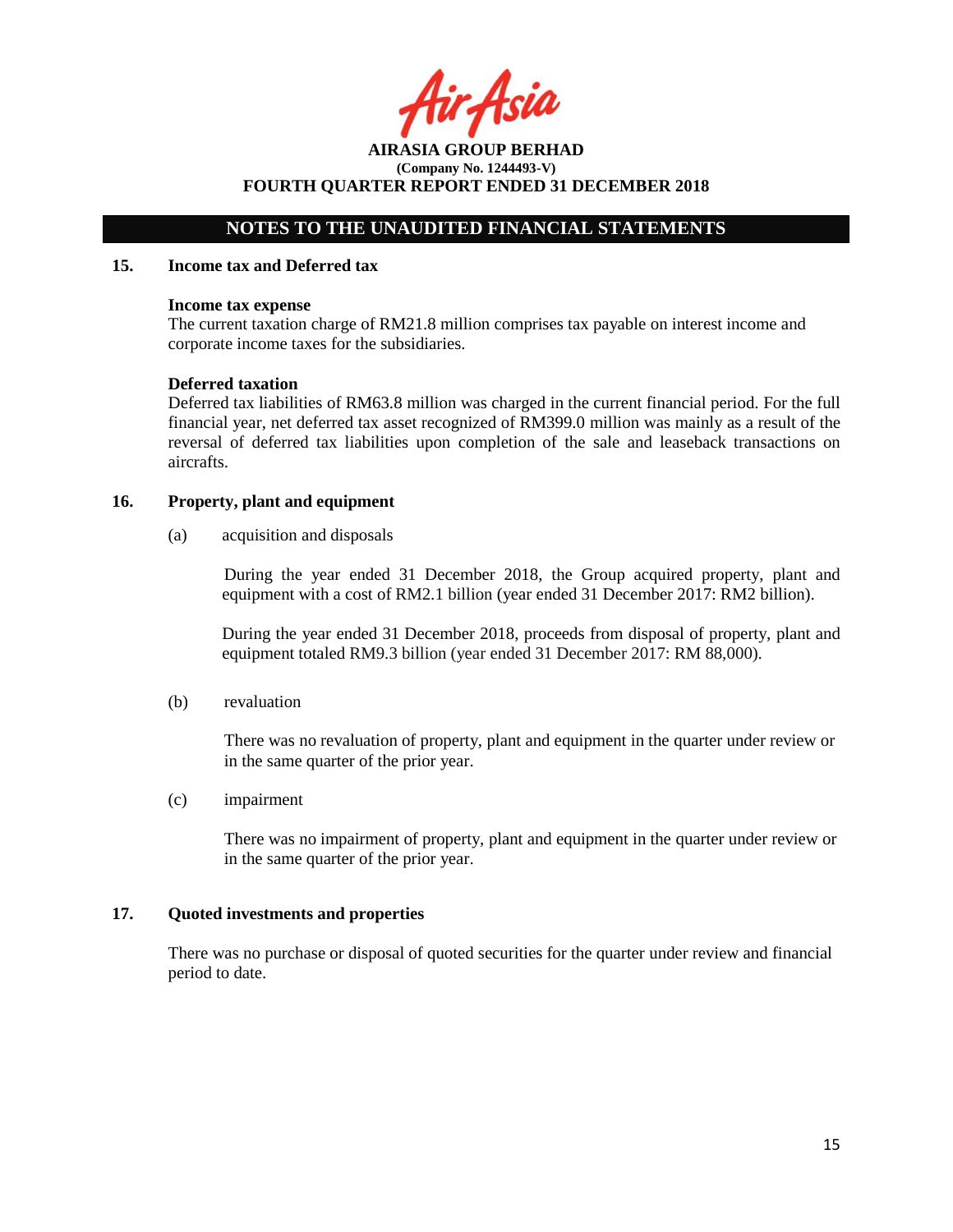Asia

## **NOTES TO THE UNAUDITED FINANCIAL STATEMENTS**

## **18. Receivables and prepayments**

|                                | As at<br>31/12/2018<br><b>RM</b> million | As at<br>31/12/2017<br><b>RM</b> million |
|--------------------------------|------------------------------------------|------------------------------------------|
| Non-current                    |                                          |                                          |
| Prepayments                    | 1,899.2                                  | 1,614.7                                  |
| Deposits and other receivables | 791.6                                    | 686.8                                    |
|                                | 2,690.8                                  | 2,301.5                                  |
| Current                        |                                          |                                          |
| Trade and other receivables    | 663.2                                    | 719.7                                    |
| Prepayments                    | 1,024.0                                  | 582.7                                    |
| Deposits                       | 168.1                                    | 179.9                                    |
|                                | 1,855.3                                  | 1,482.3                                  |

Prepayments include advances for the purchase of fuel as well as prepaid engine maintenance costs to the service provider.

### **19. Trade and other payables**

|                               | As at<br>31/12/2018<br><b>RM</b> million | As at<br>31/12/2017<br><b>RM</b> million |
|-------------------------------|------------------------------------------|------------------------------------------|
| Non-current                   |                                          |                                          |
| Other payables                | 1,472.7                                  | 1,239.0                                  |
| Aircraft maintenance payables | 2,297.0                                  |                                          |
|                               | 3,769.7                                  | 1,239.0                                  |
| Current                       |                                          |                                          |
| Trade payables                | 616.1                                    | 276.7                                    |
| Accruals for fuel             | 149.6                                    | 144.4                                    |
| Collateral for derivatives    | 79.4                                     | 139.4                                    |
| Aircraft maintenance payables | 582.9                                    | 539.8                                    |
| Flight related charges        | 459.9                                    | 554.5                                    |
| Others                        | 714.0                                    | 493.9                                    |
|                               | 2,601.9                                  | 2,148.7                                  |

Other payables and accruals include accruals for operational expenses, passenger service charge payable to airport authorities and security deposits for leased aircraft. Aircraft maintenance payables in non-current liabilities are maintenance costs that will need to be incurred on return of operating lease aircrafts.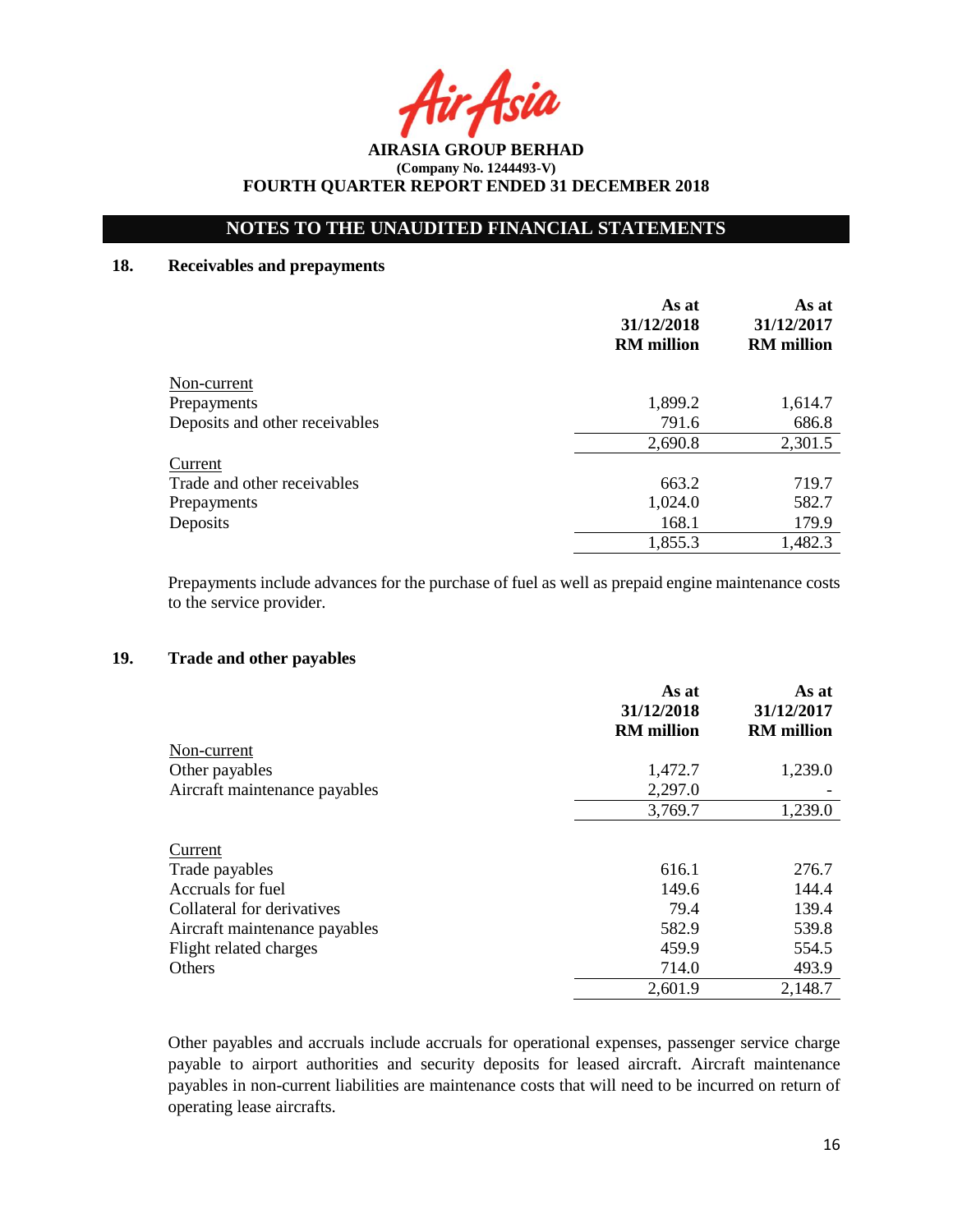**AIRASIA GROUP BERHAD (Company No. 1244493-V) FOURTH QUARTER REPORT ENDED 31 DECEMBER 2018**

#### **20. Assets classified as held for sale and liabilities associated with assets held for sale**

On 24 December 2018, an indirect subsidiary of the Group, Asia Aviation Capital Limited ("AACL") entered into a sale and purchase agreement with AS Air Lease Holdings 5T DAC and AS Air Lease 8 (Offshore) LP, both entities controlled by Castlelake L.P for the disposal of Merah Aviation Asset Holding Limited which will own twenty five (25) aircrafts to be leased to AirAsia Berhad for an aggregate consideration of USD768 million (approximately RM3,216.4 million).

As such, these aircraft assets have been reclassified to current assets in accordance with MFRS 5 Non-current Assets Held for Sale and Discontinued Operations. Correspondingly, the depreciation on those assets have ceased and aircraft liabilities have also been reclassified to current liabilities.

#### **21. Borrowings and debt securities**

|                                                           | As at<br>31/12/2018<br><b>RM</b> million | As at<br>31/12/2017<br><b>RM</b> million |
|-----------------------------------------------------------|------------------------------------------|------------------------------------------|
| Short term                                                |                                          |                                          |
| Secured                                                   | 301.3                                    | 1,376.8                                  |
| Unsecured                                                 | 111.7                                    | 445.0                                    |
| Liabilities directly associated with assets held for sale | 1,857.8                                  |                                          |
| Long term                                                 |                                          |                                          |
| Secured                                                   | 743.0                                    | 7,486.8                                  |
|                                                           | 3,013.8                                  | 9,308.6                                  |

The currency profile of borrowings is as follows:

|                          | As at<br>31/12/2018<br><b>RM</b> million | As at<br>31/12/2017<br><b>RM</b> million |
|--------------------------|------------------------------------------|------------------------------------------|
| Ringgit Malaysia         | 107.6                                    | 734.6                                    |
| <b>US Dollar</b>         | 2,703.7                                  | 8,127.0                                  |
| Euro                     | 56.3                                     | 162.8                                    |
| Singapore Dollar         |                                          | 182.7                                    |
| Philippine Peso          | 94.5                                     | 101.4                                    |
| <b>Indonesian Rupiah</b> | 51.7                                     |                                          |
|                          | 3,013.8                                  | 9,308.6                                  |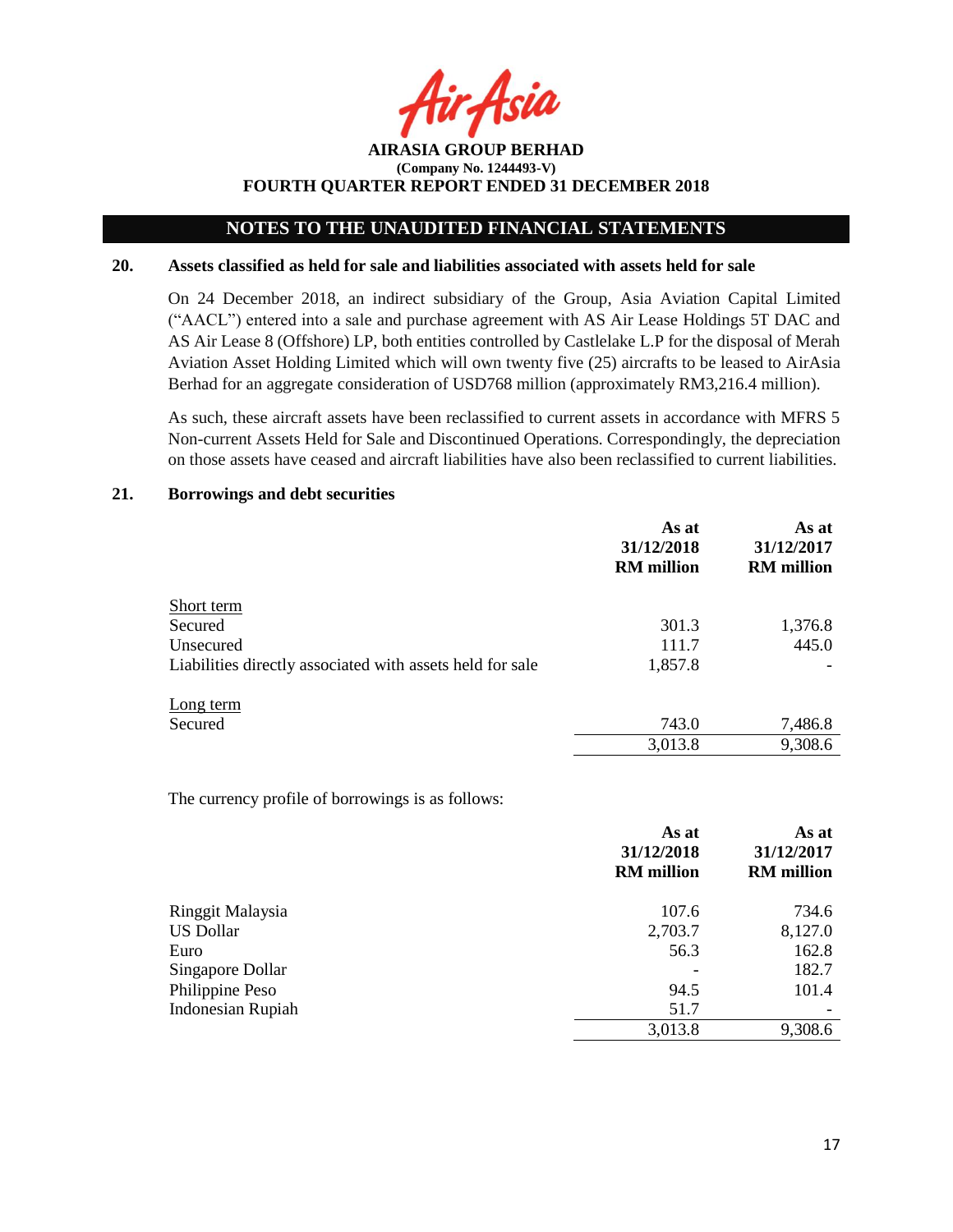ir Asia

## **NOTES TO THE UNAUDITED FINANCIAL STATEMENTS**

### **21. Borrowings and debt securities (cont'd.)**

The term loans, finance lease liabilities (Ijarah) and commodity murabahah finance are for the purchase of aircraft, spare engines and working capital. The repayment terms of term loans and finance lease liabilities (Ijarah) and commodity murabahah finance are on a quarterly or semiannual basis.

The maturity period of non-current borrowing is 11 years and below. The Group has substantially hedged its foreign exchange exposure through foreign exchange contracts as explained in Note 22 (a).

Total borrowings include secured liabilities of the Group of RM3.6 billion. These are secured by the following:

- (a) Assignment of rights under contract with Airbus over each aircraft;
- (b) Assignment of insurance of each aircraft; and
- (c) Assignment of airframe and engine warranties of each aircraft.

### **22. Derivative financial instruments**

The fair value of derivative financial instruments is determined in accordance with MFRS139 "Financial Instruments: Recognition and Measurement"

(a) Forward Foreign Exchange Contracts

As at 31 December 2018, the Group has entered into Cross-Currency Swaps and Foreign Currency Swaps to hedge the USD dollar liabilities of its aircraft into Malaysia Ringgit ("MYR").

(b) Interest Rate Hedging

As at 31 December 2018, the Group has entered into interest rate hedging transactions to hedge against fluctuations in the US\$ Libor on its existing aircraft financing.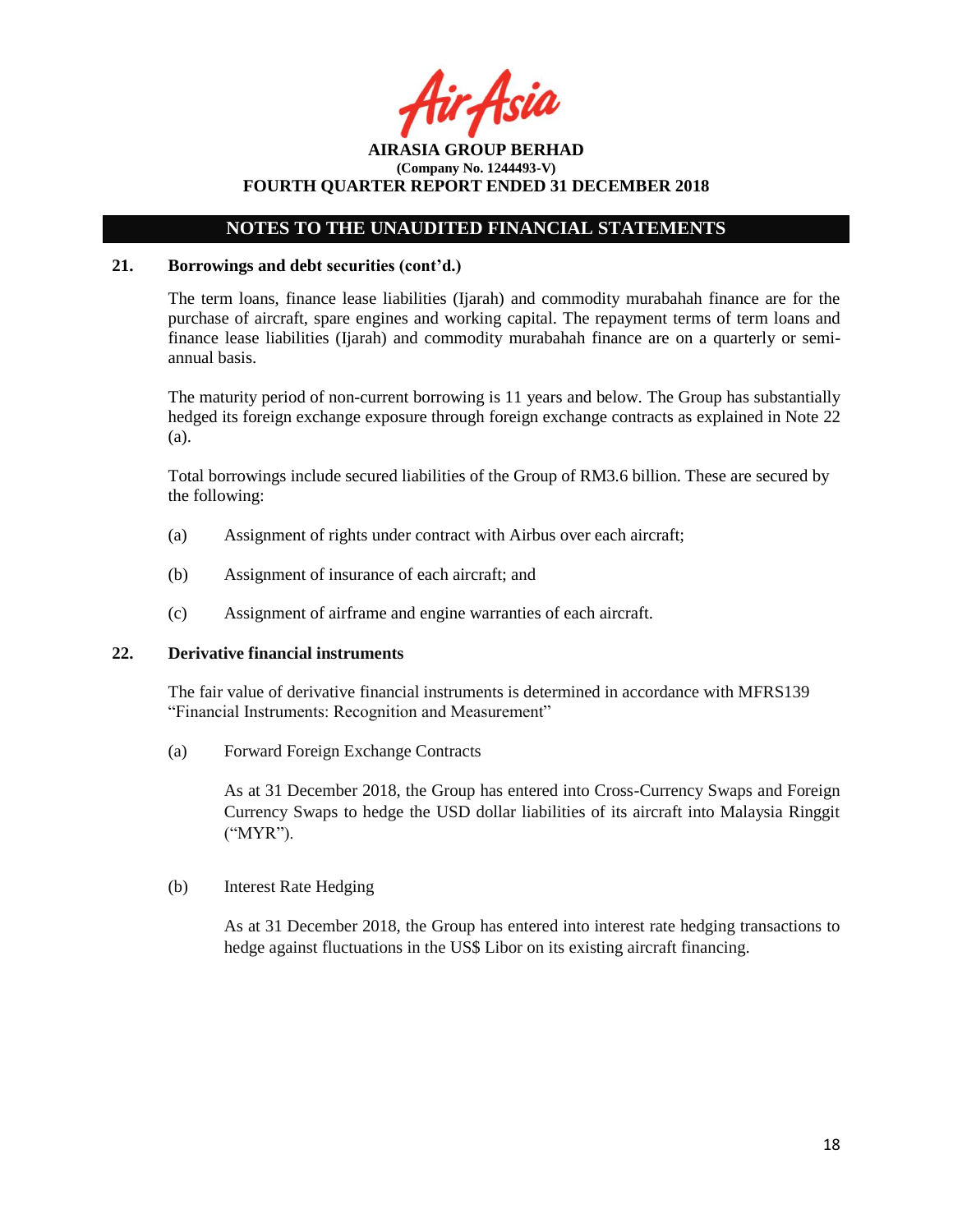Asia

## **NOTES TO THE UNAUDITED FINANCIAL STATEMENTS**

### **22. Derivative financial instruments (cont'd.)**

(c) Fuel Hedging

As at 31 December 2018, the Group has entered into swaps and options for both Brent and Crack which represent up to 53% of the Group's total budgeted fuel consumption for 2019.

For the years 2020 and 2021, the swaps represents up to 40% and 4% of the Group's total budgeted fuel consumption respectively.

| <b>Type of Derivatives</b>        |                                                 | <b>Fair value</b>                                              |
|-----------------------------------|-------------------------------------------------|----------------------------------------------------------------|
|                                   | <b>Notional Value</b><br><b>Barrels million</b> | 31/12/2018<br><b>Assets/(Liabilities)</b><br><b>RM</b> million |
| <b>Fuel contract</b>              |                                                 |                                                                |
| less than 1 year                  | 6.3                                             | (227.7)                                                        |
| 1 year to 3 years                 | 5.6                                             | (79.2)                                                         |
| <b>Total</b>                      | <b>11.9</b>                                     | (306.9)                                                        |
|                                   |                                                 |                                                                |
| <b>Interest rate contracts</b>    | <b>RM</b> million                               | <b>RM</b> million                                              |
| less than 1 year                  | 152.0                                           | (1.4)                                                          |
| 1 year to 3 years                 | 503.0                                           | (11.1)                                                         |
| More than 3 years                 | 1,750.0                                         | (11.7)                                                         |
| <b>Total</b>                      | 2,405.0                                         | (24.2)                                                         |
| <b>Foreign currency contracts</b> | <b>RM</b> million                               | <b>RM</b> million                                              |
| less than 1 year                  | 111.1                                           | 31.1                                                           |
| 1 year to 3 years                 | 852.8                                           | 108.8                                                          |
| More than 3 years                 | 622.5                                           | 177.2                                                          |
| <b>Total</b>                      | 1,586.4                                         | 317.1                                                          |

The related accounting policies, cash requirements of the derivatives, risks associated with the derivatives and policies to mitigate those risks are unchanged since the last financial year.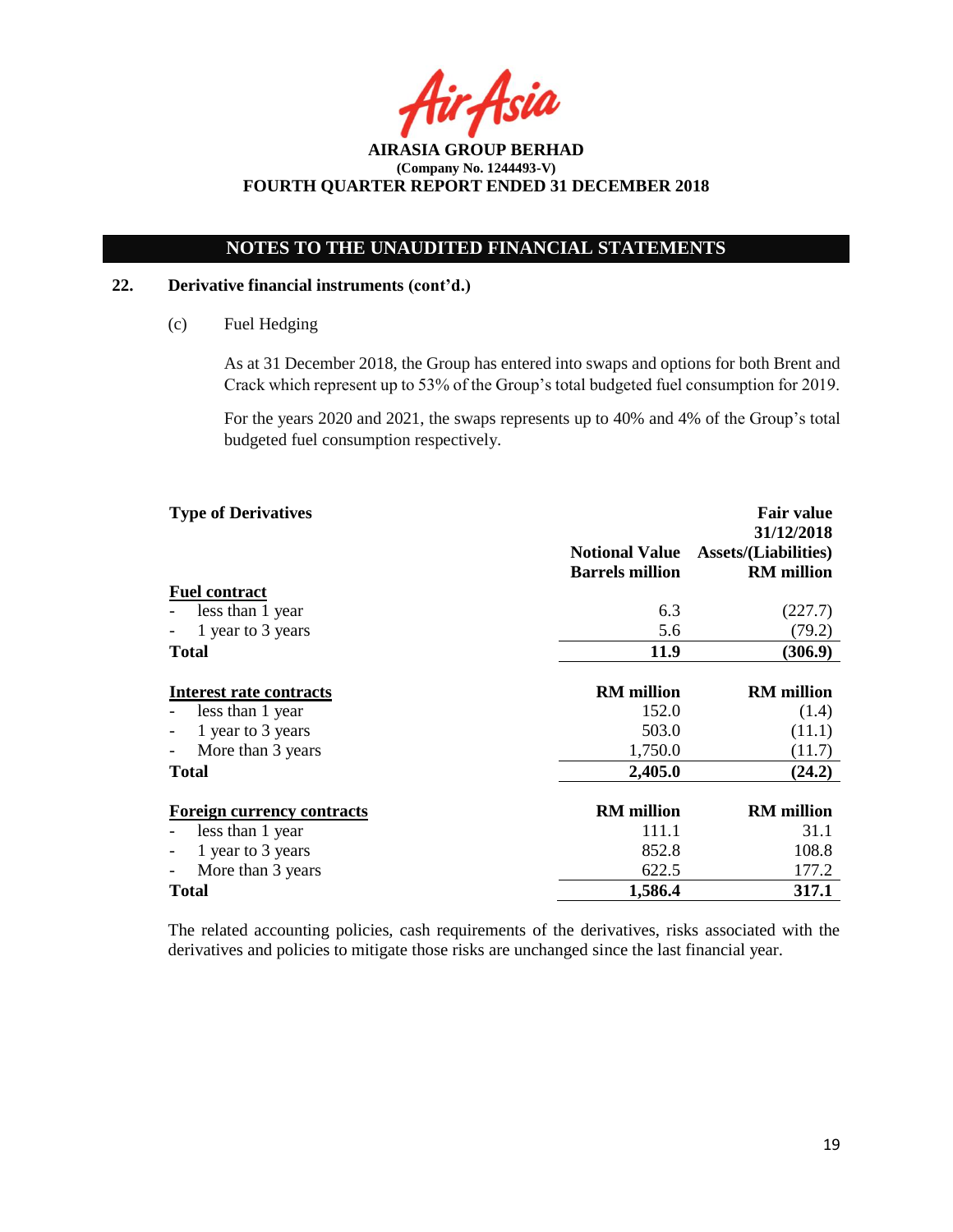Asil

## **NOTES TO THE UNAUDITED FINANCIAL STATEMENTS**

## **23. Status of corporate proposals announced (cont'd.)**

*Proposed disposal of aircraft leasing operations that includes the proposed future disposals and proposed option*

As at 9 January 2019, the Group has completed the transfer of 79 aircraft and 14 aircraft engines receiving total gross proceeds of USD1,085.5 million. (approximately RM4,382.1 million)

The disposal of the remaining five (5) aircraft will not take place as the agreements have lapsed.

The gross sales proceeds of USD1,085.5 million are utilized as follows:

| <b>Items</b>                                       | Proposed    | Actual        | Deviation      |
|----------------------------------------------------|-------------|---------------|----------------|
|                                                    | utilisation | utilisation   | explanation    |
|                                                    | RM million# | $RM$ million* |                |
| Prepayment of bank borrowings                      | 792.7       | 624.7         | The            |
| Defray estimated expenses for disposal of aircraft | 112.6       | 116.2         | deviation is   |
| leasing operations                                 |             |               | as a result of |
| Funding for aircraft and associated pre-delivery   | 769.4       | 773.9         | exchange       |
| payments                                           |             |               | rates and      |
|                                                    |             |               | timing of      |
|                                                    |             |               | settlement     |
| Prepayment of unsecured term loan facilities       | 231.0       | 231.0         |                |
| <b>Remaining Proceeds</b>                          | 2,486.3     |               |                |
| Dividend                                           |             | 1,336.8       |                |
| <b>Working Capital</b>                             |             | 1,299.5       |                |
| <b>Total</b>                                       | 4.392.0     | 4,382.1       |                |

#based on exchange rate of RM: USD3.9215 \*based on exchange rate of RM:USD 4.0369

### *AirAsia Joint Venture in Vietnam*

Further to the announcement dated 31 March 2017 in relation to the Group's proposed joint venture in Vietnam, the Company wishes to announce that on 6 December 2018 it has signed a Memorandum of Cooperation reaffirming its intention to set up a low-cost carrier in Vietnam with Thien Minh Travel Joint Stock Company ("TMG") and Hai Au Aviation Joint Stock Company ("HAA") on the terms agreed between the parties.

## **24. Post balance sheet events**

There are no post balance sheet events to be reported.

## **25. Contingent assets**

As at the date of this report, the Group does not have any contingent assets.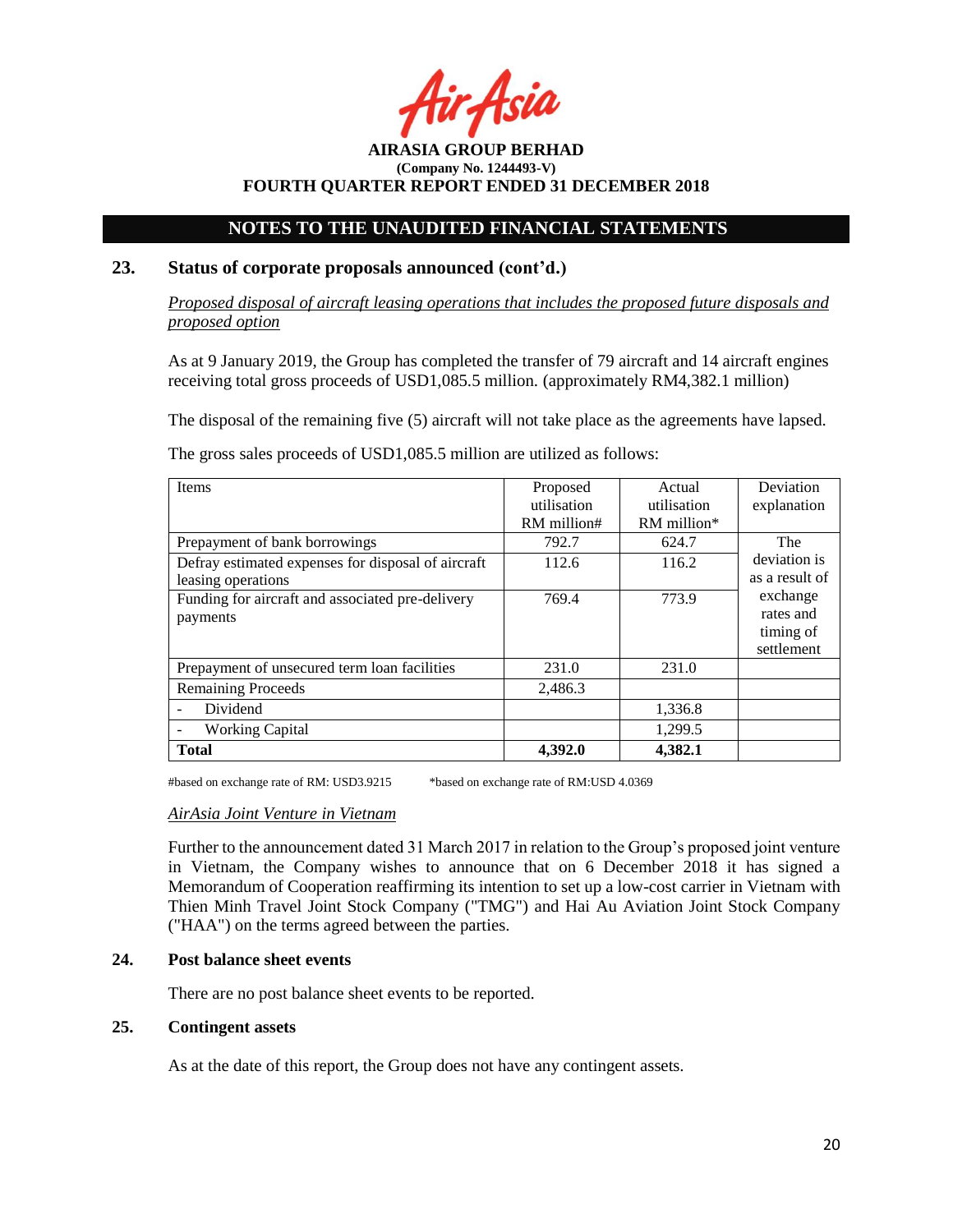Acia

## **NOTES TO THE UNAUDITED FINANCIAL STATEMENTS**

### **26. Changes in contingent liabilities since the last annual balance sheet date**

There were no material changes in contingent liabilities since the latest audited financial statements of the Group for the financial year ended 31 December 2017.

## **27. Capital commitments outstanding not provided for in the interim financial report**

Capital commitments for property, plant and equipment:

|                                 | As at<br>31/12/2018<br><b>RM</b> million | As at<br>31/12/2017<br><b>RM</b> million |
|---------------------------------|------------------------------------------|------------------------------------------|
| Approved and contracted for     | 88,640.5                                 | 89,813.0                                 |
| Approved and not contracted for | 26.4                                     | 38.5                                     |
|                                 | 88,666.9                                 | 89,851.5                                 |
|                                 |                                          |                                          |

### **28. Material related party transactions**

Significant related party transactions which were entered into on agreed terms and conditions for the quarter ended 31 December 2018 are set out below:

|    |                                               | <b>Quarter ended</b><br>31/12/2018<br><b>RM</b> million | <b>Quarter ended</b><br>31/12/2017<br><b>RM</b> million |
|----|-----------------------------------------------|---------------------------------------------------------|---------------------------------------------------------|
| 1. | Transaction of the Group with associates of a |                                                         |                                                         |
|    | subsidiary                                    |                                                         |                                                         |
|    | a. Lease rental income on aircraft            |                                                         |                                                         |
|    | Thai AirAsia                                  | 70.1                                                    | 128.6                                                   |
|    | India AirAsia                                 | 21.9                                                    | 46.5                                                    |
|    | Japan AirAsia                                 | 8.2                                                     | 8.1                                                     |
|    | Transaction of the Group with company with    |                                                         |                                                         |
|    | common directors and shareholders             |                                                         |                                                         |
|    | a. Lease rental income on aircraft            |                                                         |                                                         |
|    | PT Indonesia AirAsia Extra ("IAAX")           | 17.5                                                    | 17.2                                                    |
|    | b. Wet Lease Income                           |                                                         |                                                         |
|    | PT Indonesia AirAsia Extra                    |                                                         | 32.9                                                    |
|    | c. Wet Lease Expenses                         |                                                         |                                                         |
|    | PT Indonesia AirAsia Extra                    | 25.2                                                    |                                                         |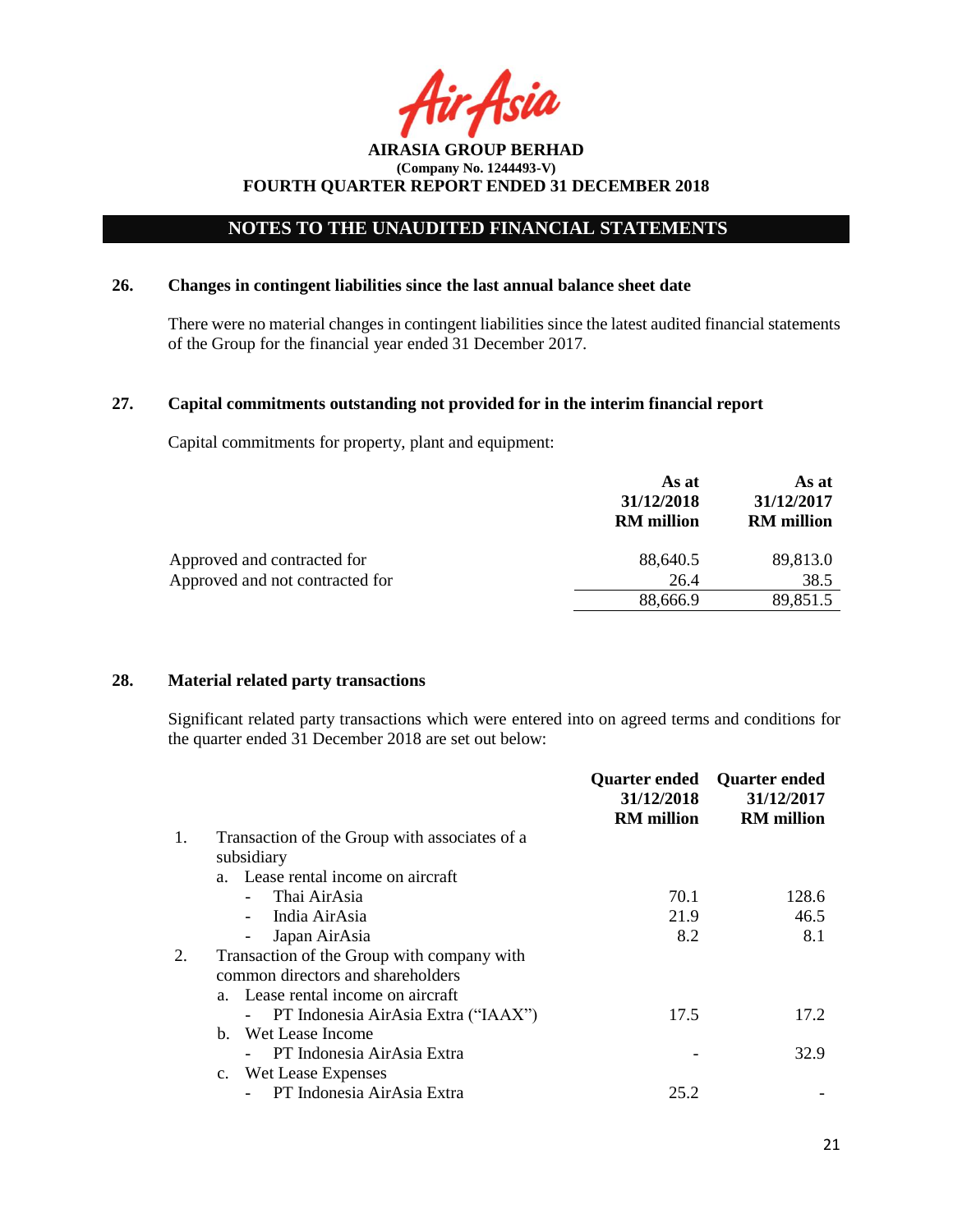r Asia

## **NOTES TO THE UNAUDITED FINANCIAL STATEMENTS**

### **29. Review of Group Performance**

#### **Performance indicators**

| Oct - Dec<br>Oct - Dec             |            | Change      | <b>YTD</b> | <b>YTD</b> | Change          |        |
|------------------------------------|------------|-------------|------------|------------|-----------------|--------|
|                                    | 2018       | 2017        | %          | 2018       | 2017            | $\%$   |
| Passengers Carried                 | 12,109,141 | 10,440,022  | 16%        | 44,437,381 | 39,092,972      | 14%    |
| Capacity                           | 14,380,134 | @11,930,844 | 21%        | 52,536,954 | @<br>44,435,006 | 18%    |
| Seat Load Factor                   | 84%        | 88%         | -4         | 85%        | 88%             | -3     |
| RPK (million)                      | 14,962     | 13,429      | 11%        | 55,962     | 50,805          | 10%    |
| ASK (million)                      | 17,870     | 15,610      | 14%        | 66,260     | 58,311          | 14%    |
| Average Fare (RM)                  | 171        | 182         | -6%        | 172        | 176             | $-2\%$ |
| Unit Passenger Revenue (RM)        | 218        | 231         | -6%        | 218        | 225             | $-3%$  |
| Revenue / ASK (sen)                | 14.82      | 15.46       | -4%        | 14.74      | 15.13           | $-3%$  |
| Revenue / ASK (US cents)           | 3.55       | 3.71        | -4%        | 3.65       | 3.75            | $-3%$  |
| Cost / ASK (sen)                   | 16.58      | 13.05       | 27%        | 14.83      | 13.16           | 13%    |
| Cost / ASK (US cents)              | 3.97       | 3.13        | 27%        | 3.67       | 3.26            | 13%    |
| Cost / ASK-ex Fuel (sen)           | 10.35      | 8.26        | 25%        | 8.92       | 8.32            | 7%     |
| Cost / ASK-ex Fuel (US cents)      | 2.48       | 1.98        | 25%        | 2.21       | 2.06            | 7%     |
| Aircraft (end of period)           | 141        | 123         | 15%        | 141        | 123             | 15%    |
| Average Stage Length (km)          | 1,240      | 1,291       | -4%        | 1,253      | 1,290           | $-3%$  |
| Number of Flights                  | 79,394     | 66,164      | 20%        | 290,461    | 246,162         | 18%    |
| Fuel Consumed (Barrels)            | 2,937,604  | 2,625,583   | 12%        | 11,241,572 | 9,855,011       | 14%    |
| Average Fuel Price (US\$ / Barrel) | 92         | 69          | 33%        | 89         | 67              | 33%    |

Exchange Rate: RM: USD – 4.171 for the quarter and 4.037 for the year - Prior year US cent and dollar are restated at current average exchange rate during the quarter and year to date for ease of reference

Average Fuel Price/ Barrel restated using current average exchange rate for comparison is US\$68/barrel for the quarter and US\$71 for the year ended.

@ Capacity exclude capacity for IAAX aircrafts that was transferred to IAA in 4Q2018. Including these aircraft in 2017 as comparison, the capacity would have increased by 14% for quarter ended and 16% for year ended.

During the quarter, Total Group Revenue grew 6%, from RM 2,657.4 million recorded in 4Q17 to RM2,823.4 million in 4Q18. The growth was attributed to a 16% increase in total passengers carried. However, Load Factor dropped from 88% to 84% as the increase in passengers carried was lower than the increase in capacity of 21%. Overall Unit Passenger Revenue decreased by 6% from RM231 to RM218.

4Q18 reported Net Operating Loss of RM220.4 million as compared to Net Operating Profit for 4Q17 of RM549.8 million. This was mainly due to the increase in Fuel Expenses and Operating Lease Expenses. The increase in Operating Lease Expenses was as a result of completion of the sales and leaseback transaction whereby the previously owned aircraft of the Group were sold and leasedback as Operating Leases.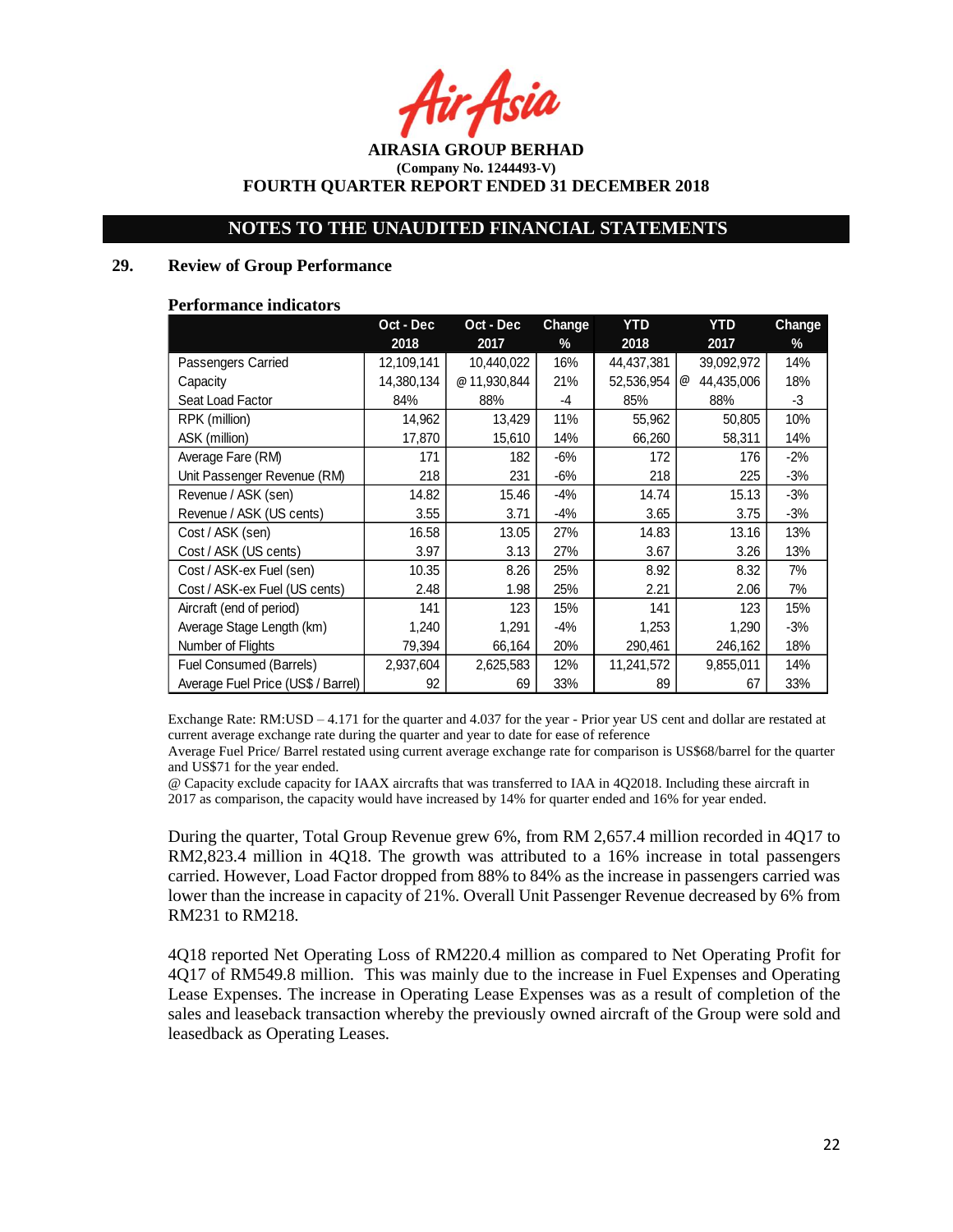## **NOTES TO THE UNAUDITED FINANCIAL STATEMENTS**

### **29. Review of Group Performance (cont'd.)**

For the full year, Total Group Revenue grew by 9% from RM9,709.7 million to RM10,603.8 million as total passenger carried grew by 14%. Load Factor dropped from 88% to 85% as the growth in total passengers carried was lower than the capacity growth of 18%. Overall Unit Passenger Revenue decreased by 3% from RM225 to RM218.

Net Operating Profit fell by 49% from RM1,638.7 million to RM829.7 million arising from the increase in Fuel Prices and Operating Lease Expenses as indicated above. Net Profit Before Tax for the year of RM1.364.7 million included Remeasurement Gains of RM534.7 million and the Net Gain on disposal of an associate of RM170.9 million.

### **Cashflow commentary for current quarter against immediately preceding quarter**

|                                | <b>Period ended</b> | <b>Period ended</b> |
|--------------------------------|---------------------|---------------------|
| <b>Net Cash Flow</b>           | 31/12/2018          | 30/9/2018           |
|                                | <b>RM</b> million   | <b>RM</b> million   |
| Cash from Operating activities | 1,980.9             | 1,633.9             |
| Cash from Investing activities | 7,450.6             | 6,461.2             |
| Cash from Financing activities | (8,074.3)           | (5,528.3)           |
|                                | 1,357.2             | 2,566.8             |

The Group's cash inflow from operations was RM1,980.9 million, compared to inflow of RM1,633.9 million in the immediate preceding quarter ended 30 September 2018. The net cash inflow for the period ended 31 December 2018 amounted to RM1,357.2 million, mainly due to proceeds from disposals of aircraft net off repayment of borrowings.

### **The net gearing ratio as at 31 December 2018 and 31 December 2017 are as follows:**

|                                       | As at<br>31/12/2018<br><b>RM</b> million | As at<br>31/12/2017<br><b>RM</b> million |
|---------------------------------------|------------------------------------------|------------------------------------------|
| <b>Total Borrowings</b>               | 3,013.8                                  | 9.308.6                                  |
| Less: Deposit, cash and bank balances | 3,348.7                                  | 1,882.2                                  |
| <b>Net Debt</b>                       | Nil                                      | 7,426.4                                  |
| <b>Total equity</b>                   | 7,838.7                                  | 8,048.1                                  |
| Net gearing ratio (times)             | Nil                                      | 0.9                                      |

The Group's total borrowings include liabilities directly associated with assets held for sale of RM1,857.8 million.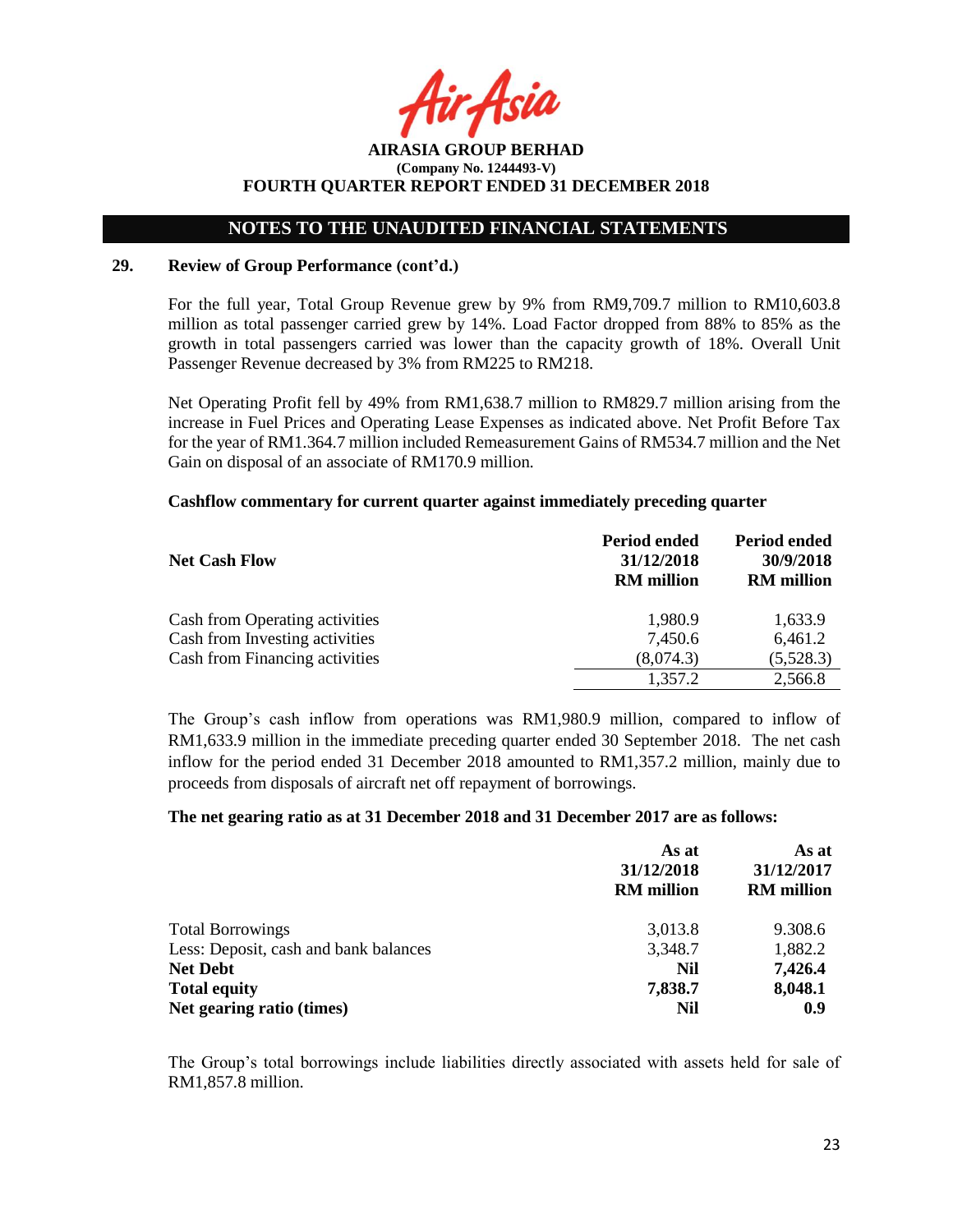r Asia

## **NOTES TO THE UNAUDITED FINANCIAL STATEMENTS**

## **30. Associate Companies**

### **(a) Thai Air Asia Co. Ltd ("Thai AirAsia")**

## **Performance indicators**

|                                    | Oct - Dec | Oct - Dec | Change | <b>YTD 2018</b> | <b>YTD 2017</b> | Change |
|------------------------------------|-----------|-----------|--------|-----------------|-----------------|--------|
|                                    | 2018      | 2017      | %      |                 |                 | %      |
| Passengers Carried                 | 5,501,938 | 5,338,938 | 3%     | 21,568,733      | 19,819,034      | 9%     |
| Capacity                           | 6,395,670 | 6,034,866 | 6%     | 25,235,346      | 22,703,958      | 11%    |
| Seat Load Factor                   | 86%       | 88%       | $-2$   | 85%             | 87%             | $-2$   |
| RPK (million)                      | 5,452     | 5,254     | 4%     | 21,243          | 19,523          | 9%     |
| ASK (million)                      | 6,460     | 5,972     | 8%     | 25,019          | 22,379          | 12%    |
| Average Fare (THB)                 | 1,408     | 1,496     | $-6%$  | 1,475           | 1,500           | $-2%$  |
| Unit Passenger Revenue (THB)       | 1,753     | 1,820     | -4%    | 1,806           | 1,819           | $-1%$  |
| Revenue / ASK (THB)                | 1.52      | 1.62      | $-6%$  | 1.59            | 1.61            | $-1%$  |
| Revenue / ASK (US cents)           | 4.60      | 4.90      | $-6%$  | 4.89            | 4.96            | $-1%$  |
| Cost / ASK (THB)                   | 1.64      | 1.49      | 10%    | 1.57            | 1.50            | 4%     |
| Cost / ASK (US cents)              | 4.96      | 4.51      | 10%    | 4.83            | 4.63            | 4%     |
| Cost / ASK-ex Fuel (THB)           | 1.01      | 1.02      | $-1\%$ | 0.98            | 1.03            | $-5%$  |
| Cost / ASK-ex Fuel (US cents)      | 3.06      | 3.09      | $-1\%$ | 3.02            | 3.18            | $-5%$  |
| Aircraft (end of period)           | 62        | 56        | 11%    | 62              | 56              | 11%    |
| Average Stage Length (km)          | 1,009     | 989       | 2%     | 991             | 986             | $1\%$  |
| Number of Flights                  | 35,466    | 33,511    | 6%     | 139,848         | 126,083         | 11%    |
| Fuel Consumed (Barrels)            | 1,174,807 | 1,118,833 | 5%     | 4,574,372       | 4,208,172       | 9%     |
| Average Fuel Price (US\$ / Barrel) | 102       | 77        | 32%    | 98              | 74              | 33%    |

Exchange Rate: THB:USD – 33.05 for the quarter and 32.49 for the year - Prior year US cent and dollar are restated at current average exchange rate during the quarter and year to date for ease of reference Average Fuel Price/ Barrel restated using current average exchange rate for comparison is US\$77/barrel for the quarter and year ended.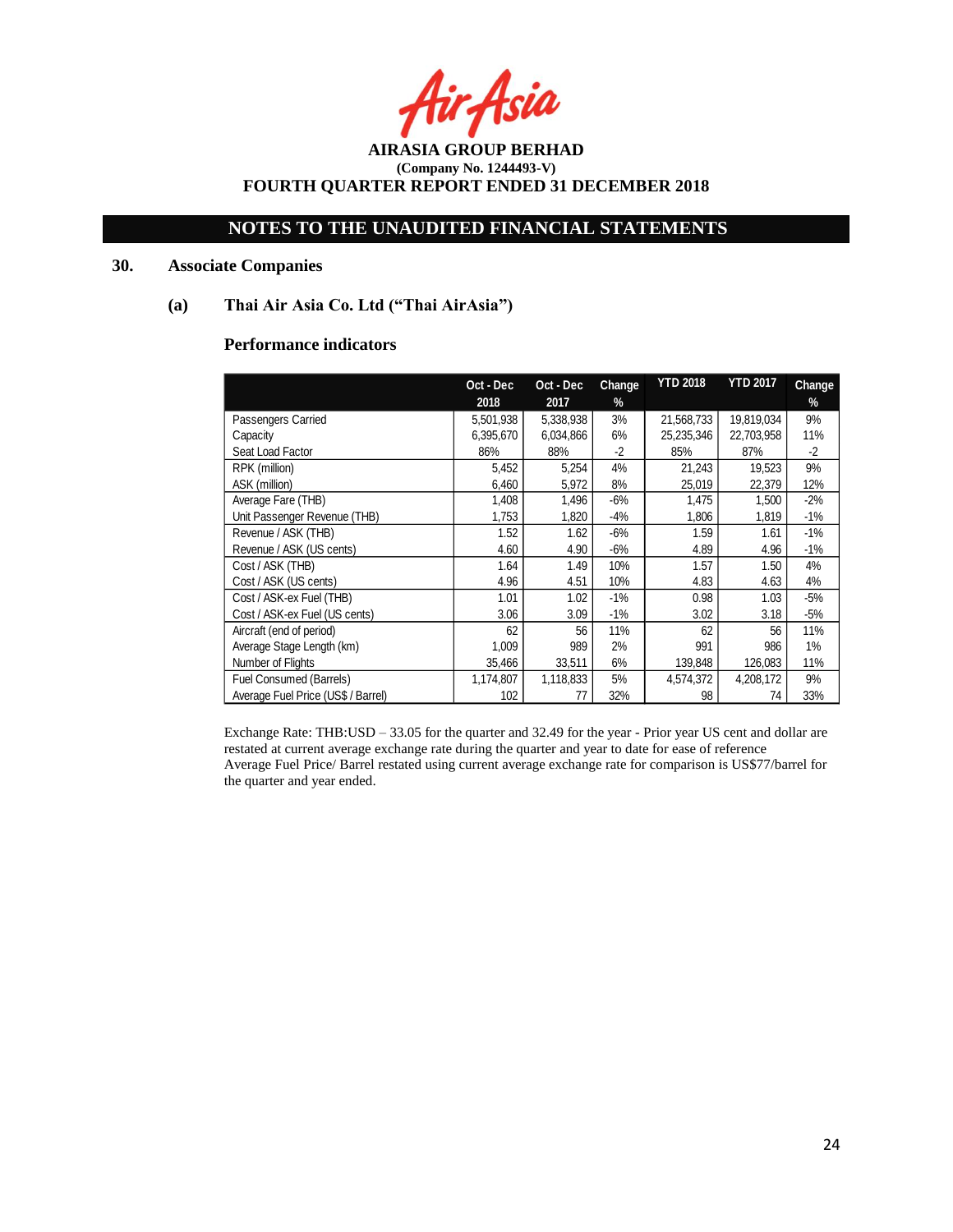r Asia

# **NOTES TO THE UNAUDITED FINANCIAL STATEMENTS**

## **30. Associate Companies**

**(a) Thai Air Asia Co. Ltd ("Thai AirAsia")**

## **Financial Statements**

|                                                 | Oct - Dec      | Oct - Dec      |                 |                 |
|-------------------------------------------------|----------------|----------------|-----------------|-----------------|
|                                                 | 2018           | 2017           | <b>YTD 2018</b> | <b>YTD 2017</b> |
|                                                 | <b>THB'000</b> | <b>THB'000</b> | <b>THB'000</b>  | <b>THB'000</b>  |
|                                                 |                |                |                 |                 |
| Revenue                                         | 9,655,098      | 9,711,188      | 38,904,848      | 35,931,561      |
|                                                 |                |                |                 |                 |
| Operating expenses:                             |                |                |                 |                 |
| - Staff costs                                   | (1,417,209)    | (1,713,335)    | (5,709,984)     | (5,492,342)     |
| - Depreciation of property, plant and equipment | (432, 805)     | (383, 991)     | (1,666,749)     | (1,444,837)     |
| - Aircraft fuel expenses                        | (3,954,053)    | (2,829,413)    | (14, 635, 578)  | (10, 582, 510)  |
| - Maintenance and overhaul                      | (796, 702)     | (719, 633)     | (3,207,765)     | (2,904,051)     |
| - User charges and other related expenses       | (1, 118, 997)  | (1,033,039)    | (4,487,980)     | (4,317,966)     |
| - Aircraft operating lease expenses             | (1,332,818)    | (1,225,295)    | (5, 147, 856)   | (4,989,178)     |
| - Other operating expenses                      | (1,312,812)    | (1, 171, 434)  | (4,683,320)     | (4,274,949)     |
| Other income                                    | 208,296        | 276,579        | 985,647         | 970,813         |
|                                                 |                |                |                 |                 |
| <b>Operating (loss)/ profit</b>                 | (502,002)      | 911,627        | 351,263         | 2,896,541       |
|                                                 |                |                |                 |                 |
| Finance income                                  | 15,086         | 16,959         | 58,521          | 55,720          |
| Finance costs                                   | (207, 666)     | (174, 230)     | (743, 709)      | (653, 184)      |
|                                                 |                |                |                 |                 |
| Net operating (loss)/profit                     | (694, 582)     | 754,356        | (333, 925)      | 2,299,077       |
|                                                 |                |                |                 |                 |
| Foreign exchange gains                          | 117,777        | 75,982         | 250,412         | 322,049         |
| (Loss)/profit before taxation                   | (576, 805)     | 830,338        | (83, 513)       | 2,621,126       |
|                                                 |                |                |                 |                 |
| Tax expense                                     |                |                |                 |                 |
| Deferred taxation                               | 92,972         | 12,772         | 211,054         | 39,996          |
|                                                 |                |                |                 |                 |
| (Loss)/profit after taxation                    | (483, 833)     | 843,110        | 127,541         | 2,661,122       |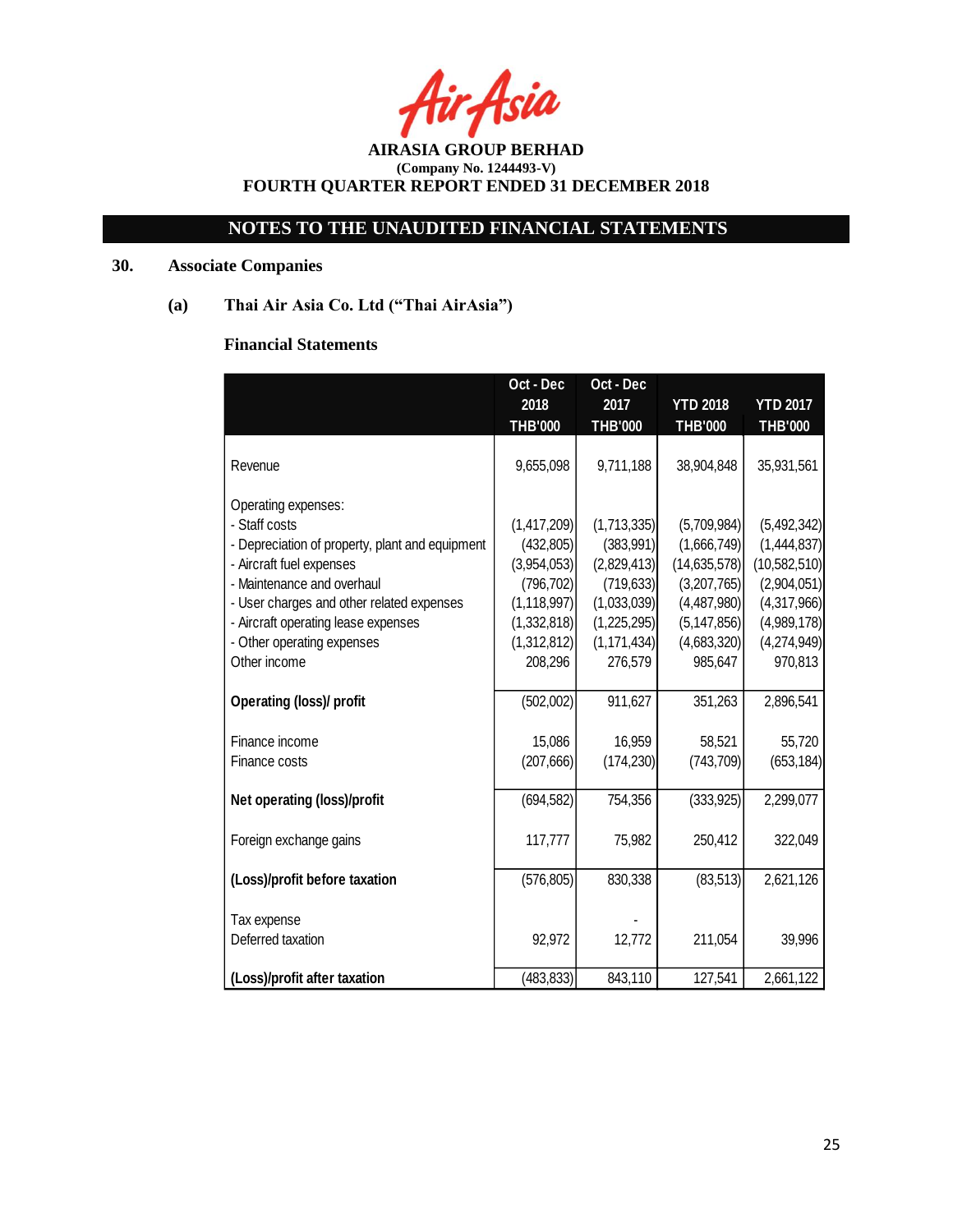Asia

## **NOTES TO THE UNAUDITED FINANCIAL STATEMENTS**

## **30. Associate Companies**

**(a) Thai Air Asia Co. Ltd ("Thai AirAsia")**

## **Financial Statements**

| <b>Year Ended</b>                | <b>Dec 2018</b><br><b>THB'000</b> | <b>Dec 2017</b><br><b>THB'000</b> |
|----------------------------------|-----------------------------------|-----------------------------------|
|                                  |                                   |                                   |
| Property, plant and equipment    | 26,129,012                        | 25,449,651                        |
| Intangible assets                | 26,991                            | 10,425                            |
| Inventory                        | 188,318                           | 148,801                           |
| Aircraft maintenance reserve     | 4,532,741                         | 3,728,837                         |
| Other debtors and prepayments    | 2,131,639                         | 1,903,568                         |
| Amounts due from related parties | 872,217                           | 307,739                           |
| Cash and Short term deposits     | 4,036,976                         | 6,699,632                         |
| <b>Total Assets</b>              | 37,917,894                        | 38,248,653                        |
| Sales in advance                 | 4,986,935                         | 3,469,876                         |
| Other creditors and accruals     | 3,593,021                         | 4,126,886                         |
| Amount due to related parties    | 699,190                           | 301,040                           |
| <b>Borrowings</b>                | 7,583,055                         | 4,933,587                         |
| Finance lease liabilities        | 13,219,322                        | 14,527,791                        |
| Deferred tax liabilities         | 58,303                            | 267,435                           |
| <b>Total Liabilities</b>         | 30,139,826                        | 27,626,615                        |
| Share capital                    | 435,555                           | 435,555                           |
| Retained earnings                | 7,342,513                         | 10,186,483                        |
| <b>Total Equity</b>              | 7,778,068                         | 10,622,038                        |

Thai AirAsia is an associate company owned 45% by AirAsia Berhad. As such it is accounted for using the equity method, as permitted by the Malaysian Accounting Standards Board MFRS128, Investments in Associates.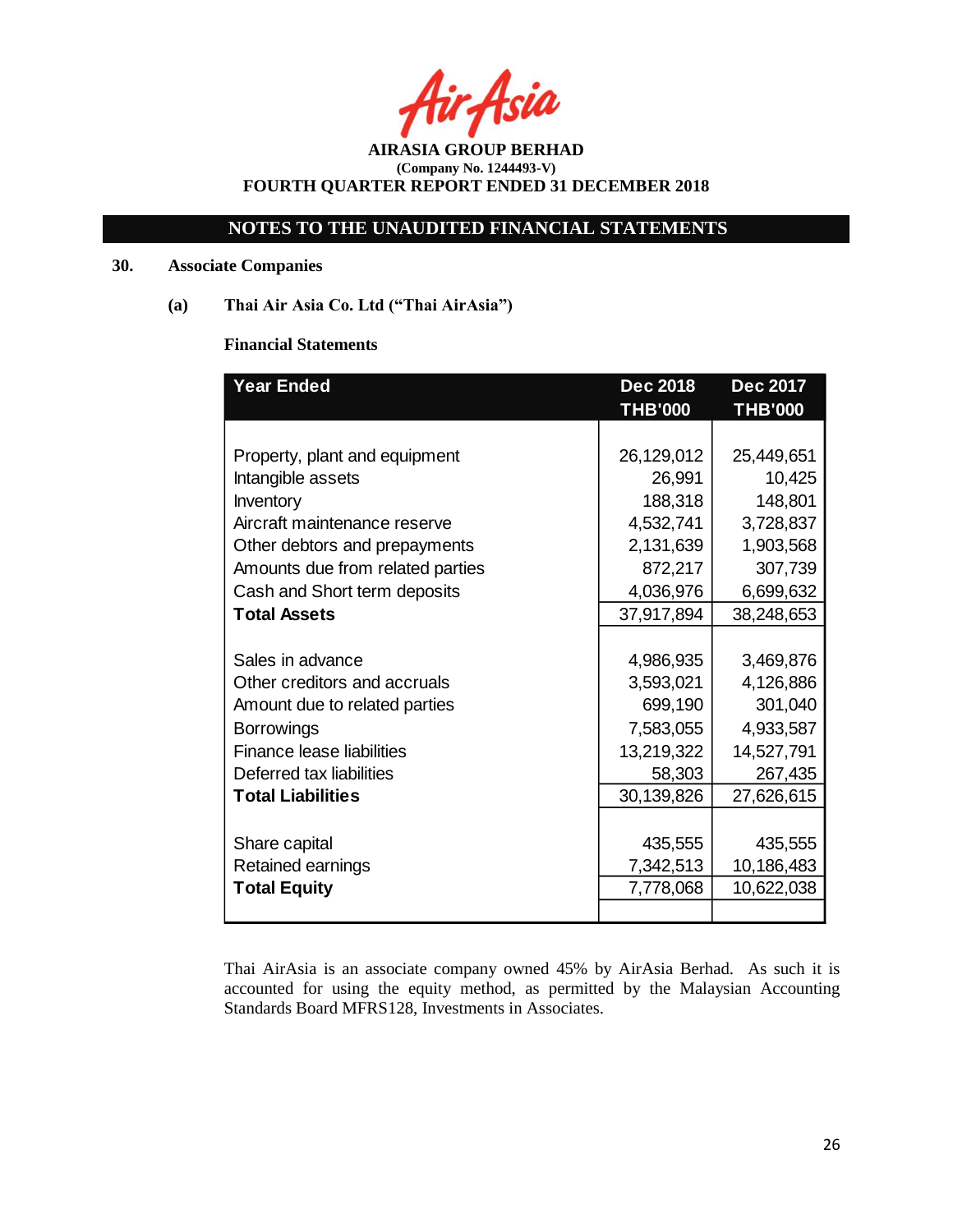r Asia

**AIRASIA GROUP BERHAD (Company No. 1244493-V) FOURTH QUARTER REPORT ENDED 31 DECEMBER 2018**

#### **30. Associate Companies**

#### **(a) Thai Air Asia Co. Ltd ("Thai AirAsia")**

Thai AirAsia recorded Total Revenue of THB9,655.1 million in 4Q18, 1 % lower than 4Q17 of THB9,711.2 million. Whilst passengers carried increased by 3%, Load Factor is down to 86% as the increase in passenger carried was lower than the 6% increase in capacity. Average Fare and Unit Passenger Revenue decreased by 6% and 4%, respectively, due to the challenging operating environment.

Thai AirAsia incurred Net Operating Loss of THB694.6 million, against Net Operating Profit of THB754.4 million in 4Q17. This was mainly attributable to the increase in Fuel Expenses. Excluding Fuel Expenses, costs were fairly well controlled with CASK-ex Fuel remaining relatively stable at THB1.01.

For the Full year, Revenue recorded an increase of 8% from THB35,931.6 million to THB38,904.8 million. Despite the increase in revenue, the Full Year reported a Net Operating Loss of THB333.9 million from Net Operating Profit of THB2,299.1 million in the previous year. The main decline in performance reported was due to the impact of increase in Fuel Expenses.

For the Full Year, the Unit Passenger Revenue decreased marginally from THB1,819 to THB1,806. CASK increased by 4% mainly due to increase in fuel costs. However, CASK ex Fuel is well controlled with a decrease of 5% in CASK ex Fuel to THB0.98.

AirAsia Group Berhad has equity accounted our share of net loss of RM27.7 million for the quarter and profit of RM7.2 milllion for the year ended 31 December 2018 as reflected in the income statement.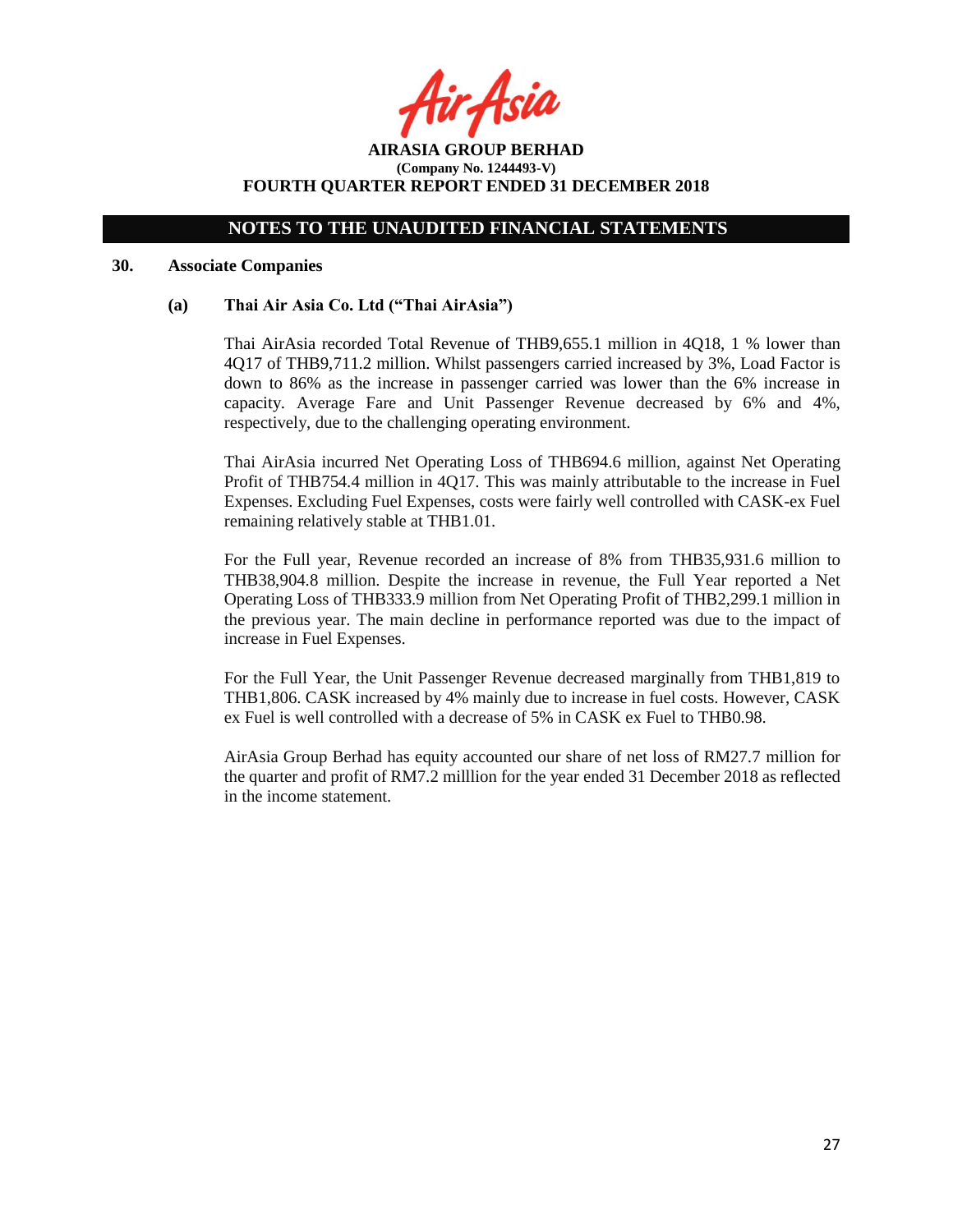Asia

## **NOTES TO THE UNAUDITED FINANCIAL STATEMENTS**

## **30. Associate Companies**

### **(b) AirAsia (India) Limited ("AirAsia India")**

## **Performance indicators**

|                                    | Oct - Dec | Oct - Dec | Change | <b>YTD 2018</b> | <b>YTD 2017</b> | Change |
|------------------------------------|-----------|-----------|--------|-----------------|-----------------|--------|
|                                    | 2018      | 2017      | %      |                 |                 | $\%$   |
| Passengers Carried                 | 1,933,337 | 1,416,269 | 37%    | 6,830,757       | 4,441,148       | 54%    |
| Capacity                           | 2,253,060 | 1,657,440 | 36%    | 8,218,260       | 5,097,420       | 61%    |
| Seat Load Factor                   | 86%       | 85%       |        | 83%             | 87%             | -4     |
| RPK (million)                      | 2,094     | 1,419     | 48%    | 7,208           | 4,627           | 56%    |
| ASK (million)                      | 2,410     | 1,628     | 48%    | 8,568           | 5,226           | 64%    |
| Average Fare (INR)                 | 3,027     | 3,342     | $-9%$  | 2,972           | 3,161           | $-6%$  |
| Unit Passenger Revenue (INR)       | 3,493     | 3,758     | $-7%$  | 3,419           | 3,569           | -4%    |
| Revenue / ASK (INR cents)          | 266.24    | 318.05    | -16%   | 260.60          | 294.07          | $-11%$ |
| Revenue / ASK (US cents)           | 3.74      | 4.47      | -16%   | 3.81            | 4.29            | $-11%$ |
| Cost / ASK (INR cents)             | 340.90    | 309.22    | 10%    | 332.89          | 309.57          | 8%     |
| Cost / ASK (US cents)              | 4.79      | 4.34      | 10%    | 4.86            | 4.52            | 8%     |
| Cost / ASK-ex Fuel (INR cents)     | 179.66    | 183.86    | $-2%$  | 179.71          | 194.11          | -7%    |
| Cost / ASK-ex Fuel (US cents)      | 2.52      | 2.58      | $-2%$  | 2.62            | 2.83            | -7%    |
| Aircraft (end of period)           | 19        | 14        | 36%    | 19              | 14              | 36%    |
| Average Stage Length (km)          | 1,040     | 927       | 12%    | 1,034           | 963             | 7%     |
| Number of Flights                  | 12,517    | 9,208     | 36%    | 45,657          | 28,319          | 61%    |
| Fuel Consumed (Barrels)            | 431,384   | 303,439   | 42%    | 1,557,426       | 955,068         | 63%    |
| Average Fuel Price (US\$ / Barrel) | 127       | 105       | 21%    | 123             | 99              | 25%    |

Exchange Rate: RM:USD – 71.17 for the quarter and 68.48 for the year - Prior year US cent and dollar are restated at current average exchange rate during the quarter and year to date for ease of reference Average Fuel Price/ Barrel restated using current average exchange rate for comparison is US\$95/barrel for the quarter and US\$92 for the year ended.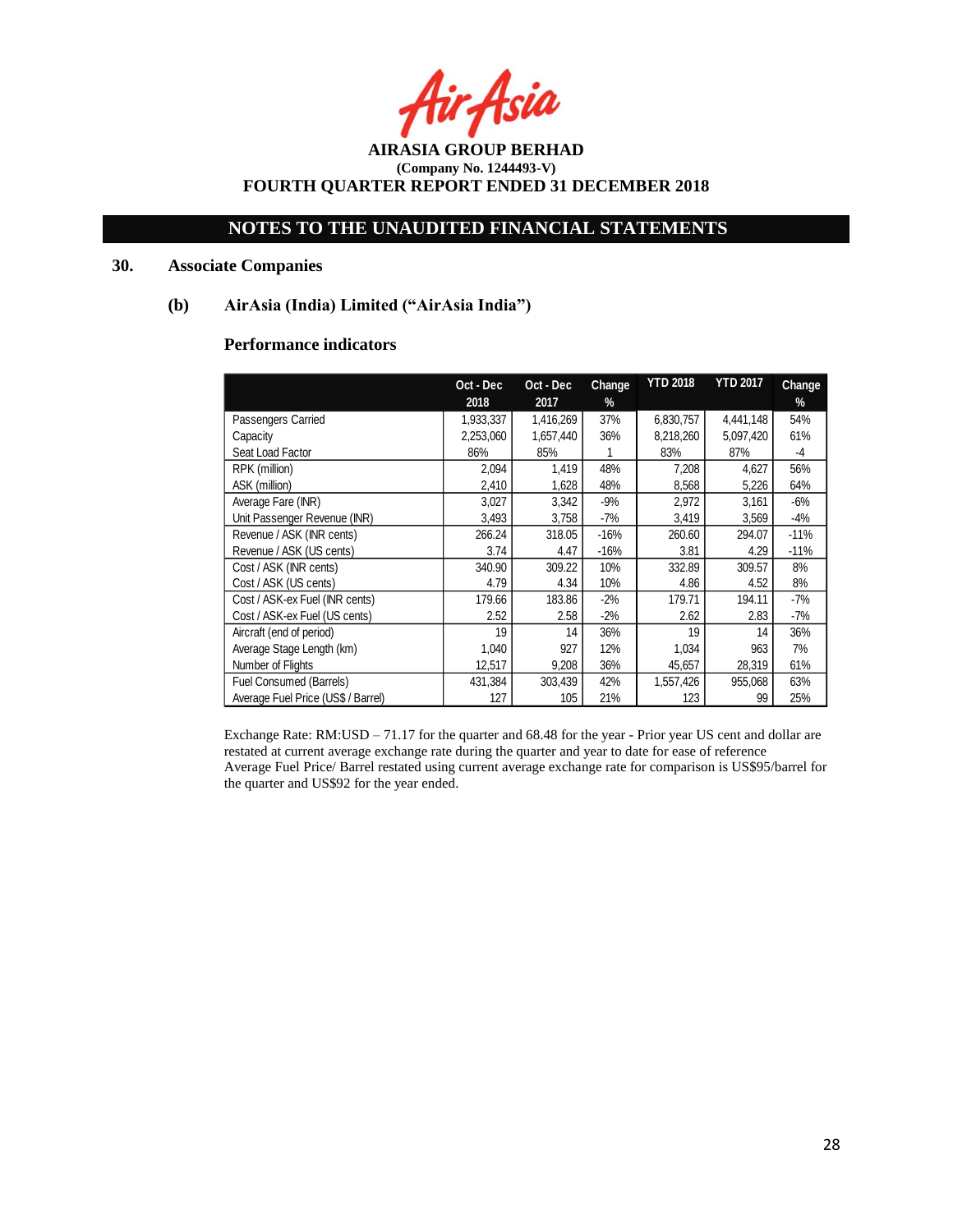rAsia

# **NOTES TO THE UNAUDITED FINANCIAL STATEMENTS**

## **30. Associate Companies**

**(b) AirAsia (India) Limited ("AirAsia India")**

## **Financial Statements**

| Oct - Dec   | Oct - Dec                                                                                                                                                                                                     |                                                                                                        |                                                                                                                                                                                                                                                                                                       |
|-------------|---------------------------------------------------------------------------------------------------------------------------------------------------------------------------------------------------------------|--------------------------------------------------------------------------------------------------------|-------------------------------------------------------------------------------------------------------------------------------------------------------------------------------------------------------------------------------------------------------------------------------------------------------|
| 2018        | 2017                                                                                                                                                                                                          | <b>YTD 2018</b>                                                                                        | <b>YTD 2017</b>                                                                                                                                                                                                                                                                                       |
|             |                                                                                                                                                                                                               |                                                                                                        | <b>INR'000</b>                                                                                                                                                                                                                                                                                        |
|             |                                                                                                                                                                                                               |                                                                                                        |                                                                                                                                                                                                                                                                                                       |
|             |                                                                                                                                                                                                               |                                                                                                        | 15,368,970                                                                                                                                                                                                                                                                                            |
|             |                                                                                                                                                                                                               |                                                                                                        |                                                                                                                                                                                                                                                                                                       |
|             |                                                                                                                                                                                                               |                                                                                                        |                                                                                                                                                                                                                                                                                                       |
|             |                                                                                                                                                                                                               |                                                                                                        | (2,748,638)                                                                                                                                                                                                                                                                                           |
|             |                                                                                                                                                                                                               |                                                                                                        | (103, 709)                                                                                                                                                                                                                                                                                            |
|             |                                                                                                                                                                                                               |                                                                                                        | (6,034,381)                                                                                                                                                                                                                                                                                           |
|             |                                                                                                                                                                                                               |                                                                                                        | (1,954,027)                                                                                                                                                                                                                                                                                           |
|             |                                                                                                                                                                                                               |                                                                                                        | (2,354,755)                                                                                                                                                                                                                                                                                           |
|             |                                                                                                                                                                                                               |                                                                                                        | (2,408,265)                                                                                                                                                                                                                                                                                           |
|             |                                                                                                                                                                                                               |                                                                                                        | (1,055,247)                                                                                                                                                                                                                                                                                           |
|             |                                                                                                                                                                                                               |                                                                                                        | 478,387                                                                                                                                                                                                                                                                                               |
|             |                                                                                                                                                                                                               |                                                                                                        | (811, 665)                                                                                                                                                                                                                                                                                            |
|             |                                                                                                                                                                                                               |                                                                                                        |                                                                                                                                                                                                                                                                                                       |
| 9,923       | 7,248                                                                                                                                                                                                         | 33,625                                                                                                 | 51,315                                                                                                                                                                                                                                                                                                |
| (20,058)    | (4,253)                                                                                                                                                                                                       | (41, 337)                                                                                              | (50, 238)                                                                                                                                                                                                                                                                                             |
|             |                                                                                                                                                                                                               |                                                                                                        |                                                                                                                                                                                                                                                                                                       |
| (1,799,345) | 143,695                                                                                                                                                                                                       | (6, 193, 715)                                                                                          | (810, 588)                                                                                                                                                                                                                                                                                            |
|             |                                                                                                                                                                                                               |                                                                                                        |                                                                                                                                                                                                                                                                                                       |
| 137,828     | (11,328)                                                                                                                                                                                                      | (142, 437)                                                                                             | 108,598                                                                                                                                                                                                                                                                                               |
|             |                                                                                                                                                                                                               |                                                                                                        |                                                                                                                                                                                                                                                                                                       |
|             |                                                                                                                                                                                                               |                                                                                                        | (701, 990)                                                                                                                                                                                                                                                                                            |
|             |                                                                                                                                                                                                               |                                                                                                        |                                                                                                                                                                                                                                                                                                       |
|             |                                                                                                                                                                                                               |                                                                                                        |                                                                                                                                                                                                                                                                                                       |
|             |                                                                                                                                                                                                               |                                                                                                        |                                                                                                                                                                                                                                                                                                       |
|             |                                                                                                                                                                                                               |                                                                                                        | (701, 990)                                                                                                                                                                                                                                                                                            |
|             | <b>INR'000</b><br>6,417,064<br>(929, 893)<br>(34, 887)<br>- Depreciation of property, plant and equipment<br>(3,886,378)<br>(1,242,809)<br>(976, 863)<br>335,570<br>(1,789,210)<br>(1,661,517)<br>(1,661,517) | <b>INR'000</b><br>5,177,886<br>(1, 164, 030)<br>(306, 984)<br>146,721<br>140,700<br>132,367<br>132,367 | <b>INR'000</b><br>22,311,061<br>(718, 919)<br>(3,523,626)<br>(132, 856)<br>(23, 676)<br>(13, 124, 652)<br>(2,040,936)<br>(3,903,056)<br>(685, 353)<br>(748, 157)<br>(3,544,901)<br>(4,084,484)<br>(744, 134)<br>(222, 732)<br>(1,225,585)<br>1,042,096<br>(6, 186, 003)<br>(6,336,152)<br>(6,336,152) |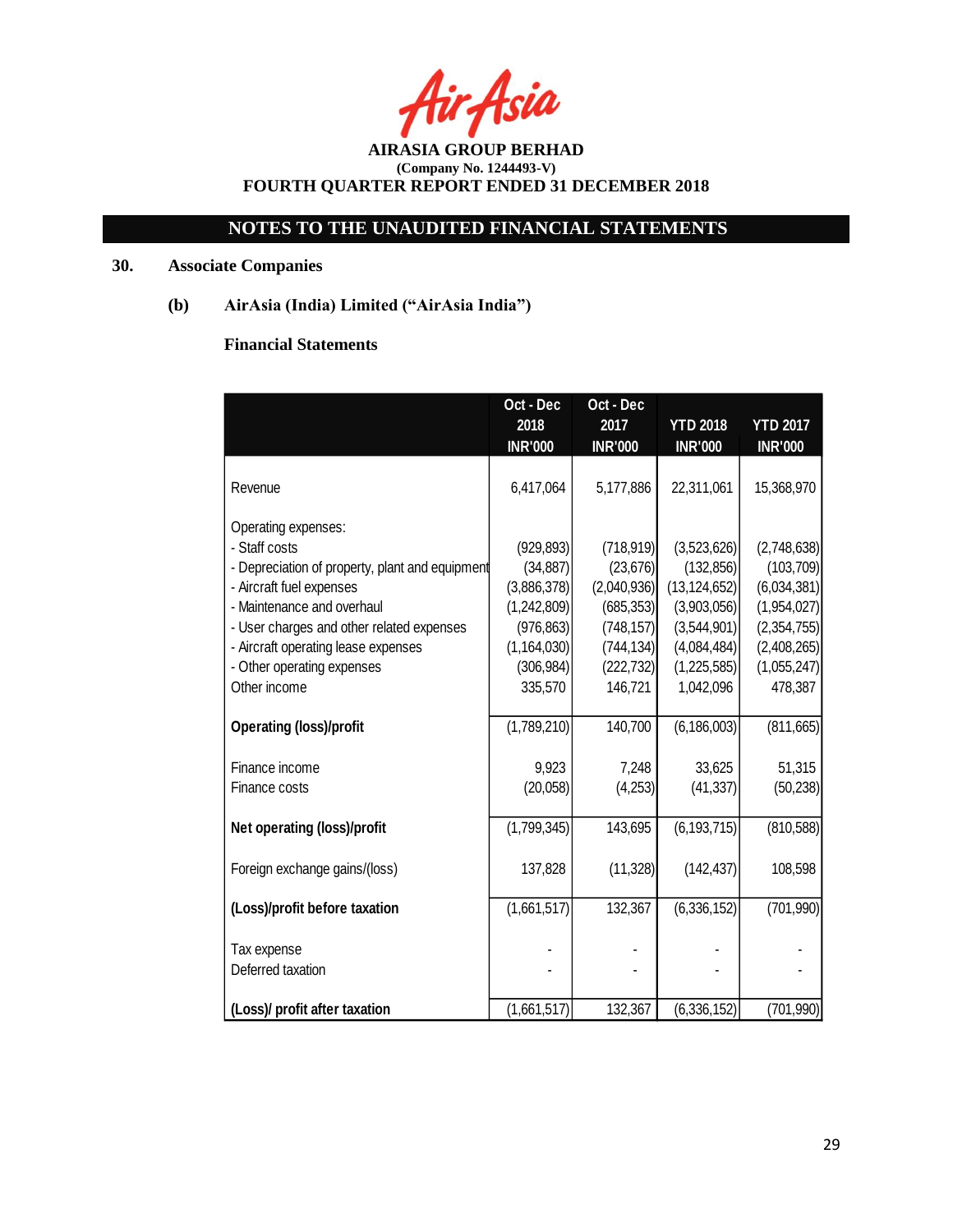Asia

## **NOTES TO THE UNAUDITED FINANCIAL STATEMENTS**

### **30. Associate Companies**

## **(b) AirAsia (India) Limited ("AirAsia India")**

### **Financial Statements**

| <b>Year Ended</b>                | <b>Dec 2018</b> | <b>Dec 2017</b> |  |
|----------------------------------|-----------------|-----------------|--|
|                                  | <b>INR'000</b>  | <b>INR'000</b>  |  |
|                                  |                 |                 |  |
| Property, plant and equipment    | 819,922         | 598,693         |  |
| Inventory                        | 202,784         | 130,497         |  |
| Other debtors and prepayments    | 2,017,173       | 1,275,171       |  |
| Amounts due from related parties | 3,448,262       | 2,567,850       |  |
| Cash and Short term deposits     | 986,740         | 1,746,032       |  |
| <b>Total Assets</b>              | 7,474,881       | 6,318,243       |  |
|                                  |                 |                 |  |
| Sales in advance                 | 1,348,673       | 1,095,480       |  |
| Other creditors and accruals     | 4,735,878       | 1,908,467       |  |
| Amount due to related parties    | 6,399,077       | 4,107,037       |  |
| Long term liabilities            | 1,121,216       | 71,571          |  |
| <b>Total Liabilities</b>         | 13,604,845      | 7,182,555       |  |
|                                  |                 |                 |  |
| Share capital                    | 5,337,000       | 4,266,500       |  |
| Retained earnings                | (11, 466, 964)  | (5,130,812)     |  |
| <b>Total Equity</b>              | (6,129,964)     | (864,312)       |  |
|                                  |                 |                 |  |

AirAsia India is an associate company which is incorporated in India and is 49% owned by AirAsia Berhad. As such it is accounted for using the equity method, as permitted by the Malaysian Accounting Standards Board MFRS128, Investments in Associates.

AirAsia India recorded Total Revenue of INR6,417.1 million in 4Q18, 24% higher than INR5,177.9 million in 4Q17. The increase in revenue was mainly due to a 37% increase in number of passengers carried. Average Fare and Unit Passenger Revenue decreased by 9% and 7% respectively due to a competitive operating environment. Load Factor increased to 86% for 4Q18.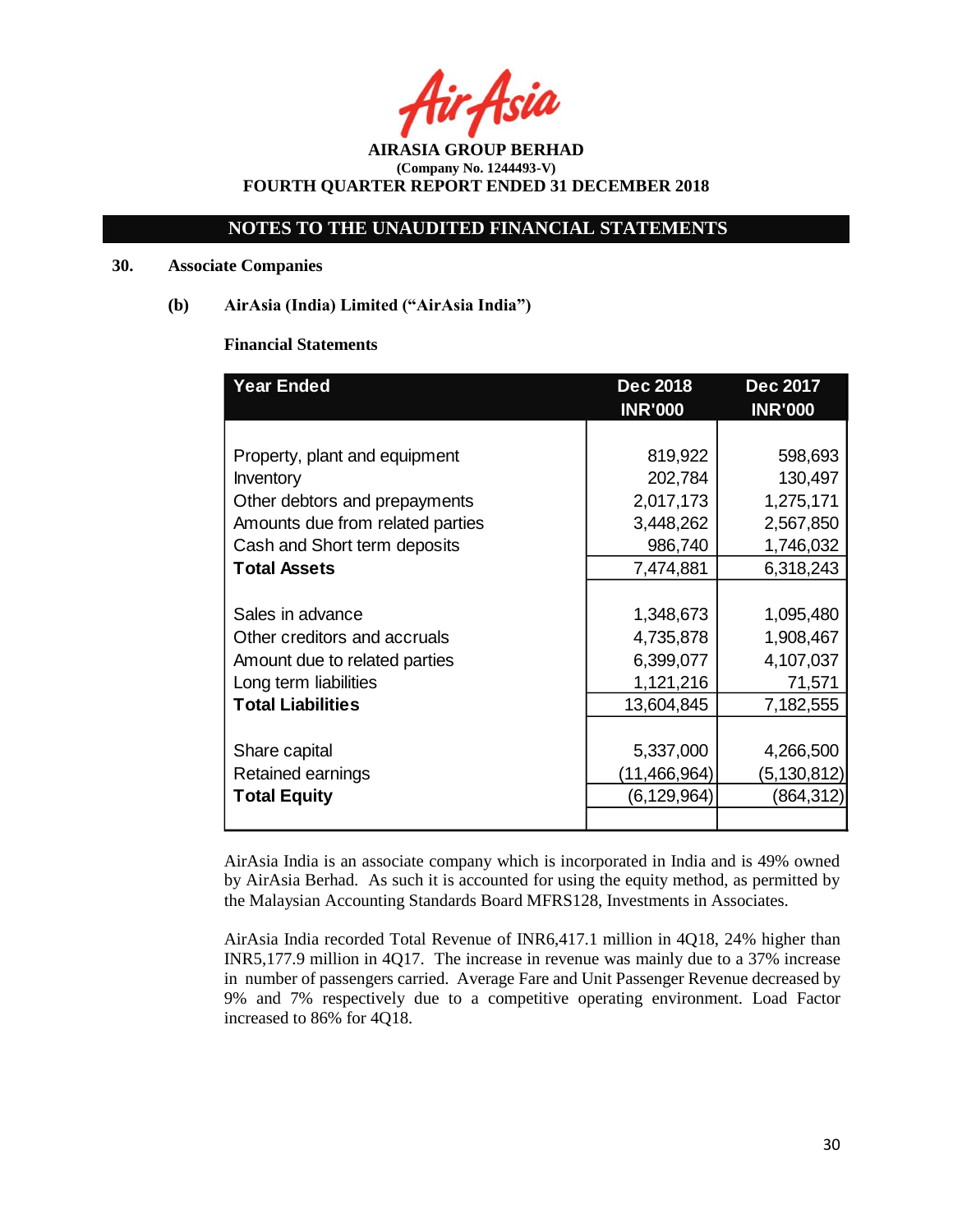ir Asia

**AIRASIA GROUP BERHAD (Company No. 1244493-V) FOURTH QUARTER REPORT ENDED 31 DECEMBER 2018**

#### **30. Associate Companies**

### **(b) AirAsia (India) Limited ("AirAsia India")**

AirAsia India reported Net Operating Loss of INR1,799.3 million in 4Q18 compared to Net operating Profit INR143.7 million in 4Q17. This was mainly attributable to the increase in Fuel Expenses and Operating Lease Expenses. Increase in Operating Lease is in tandem with the increase in number of aircraft operated by AirAsia India. AirAsia India is on track to achieve 20 aircraft and commence flying international routes.

For the Full Year, AirAsia India reported a 45% growth in Revenue from INR15,369.0 million to INR22,311.1 million. The increase in revenue was attributable to the increase in passengers carried by 54%. Despite the increase in Revenue, the year ended with a Net Operating Loss of INR6,193.7 million compared to the Net Operating Loss of INR810.6 million in the prior year. The widening of the losses from operations was largely attributable to the increase in Fuel expenses. The CASK ex Fuel was at INR193.3 which is relatively unchanged from prior year showing that the costs remain relatively well controlled.

AirAsia India reported Net Loss of INR1,661.5 million for the quarter and INR6,366.2 million for the year under review. For the year under review, the Group has equity accounted for share losses of RM31.4 million. However, for 4Q18, the Group's carrying amount of investment in AirAsia India had been reduced to zero, hence, no further losses were equity accounted in AirAsia Group Berhad's income statement. In accordance with MFRS128, any profits will only be recognized when a total of RM173.3 million of unrecognized losses have been reversed.

### **(c) AirAsia Japan Co. Ltd ("AirAsia Japan")**

AirAsia Japan is an associate company which is incorporated in Japan. On 8 February 2018, AAIL a wholly owned subsidiary of the Company, subscribed to an additional 28,571,428 shares for a cash consideration of JPY2,000.0 million (equivalent to RM72.0 million). On 27 June 2018, AAIL further subscribed to an additional 27,857,143 shares for a cash consideration of JPY1,950.0 million (equivalent to RM71.8 million). Accordingly the Group's equity interest in AirAsia Japan has increased from 62.76% to 66.91%.

AirAsia Japan recorded a Net loss of JPY1,299.7 million for the quarter and JPY4,435.7 million for the year ended of which RM31.8 million and RM102.9 million was equity accounted in the financial statements of the quarter and the year ended of the Group.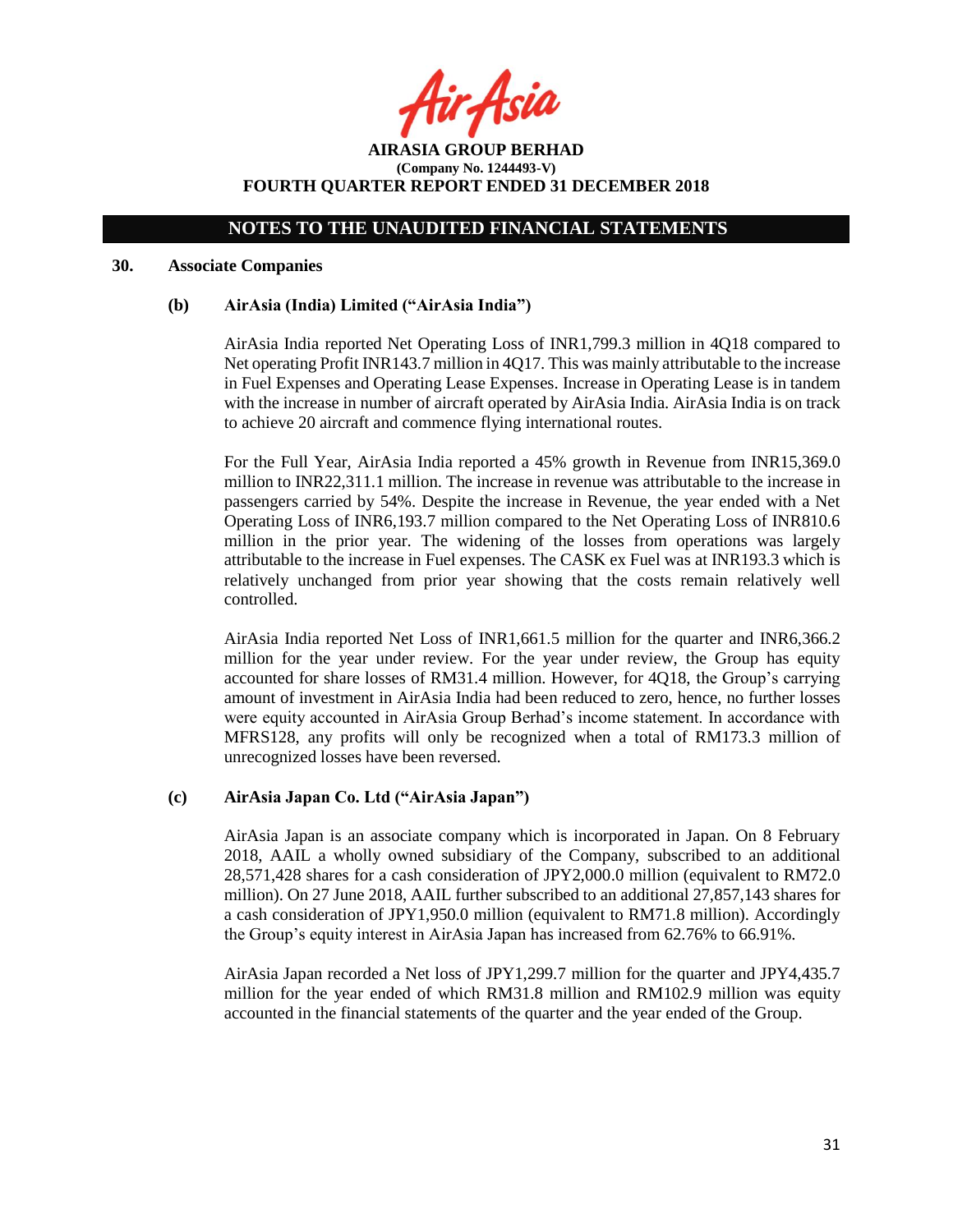**AIRASIA GROUP BERHAD (Company No. 1244493-V) FOURTH QUARTER REPORT ENDED 31 DECEMBER 2018**

### **31. Variation of results against preceding quarter**

The Group recorded a Net Loss of RM457.0 million for the quarter under review as compared to a net profit of RM804.0 million in the immediately preceding quarter ended 30 September 2018.

### **32. Profit forecast**

No profit forecast has been issued.

### **33. Commentary on prospects**

Prospects in 2019 is as a result of hard work done in 2018 from large capacity addition, One AirAsia initiatives, cost cutting and organizational restructuring. AirAsia is becoming a harmonized ASEAN carrier with airlines in India and Japan as well. Demand remains strong and we are number 1 in market share in ASEAN.

Cost is our main driver and a lot of initiatives are being put in place through digitalisation to reduce costs. AirAsia is of the view that airport costs will also go down. The major cost that has a major impact on the Group is Fuel. AirAsia has hedge 52% of Brent at average of USD63.41 for FY 2019.

For Q1 2019, the Group will continue to grow our market share for each of the countries. Malaysia will continue to be the market leader with 58% market share and the target load factor of 87%. The Group expect to turn around Philippines by focusing on North Asia- Philippines leisure market with target load factor at 90%. Indonesia will expand its route to serve new and underserved leisure destination with target load factor at 84%. Thailand recovery of the arrival of Chinese and Indian tourists is expected to deliver high load factor at 90% as a result of no-fee Visa on Arrival scheme by the Thai Government.

Barring any unforeseen circumstances, the Board remains positive that the overall results of the Group in 2019 will be better than 2018.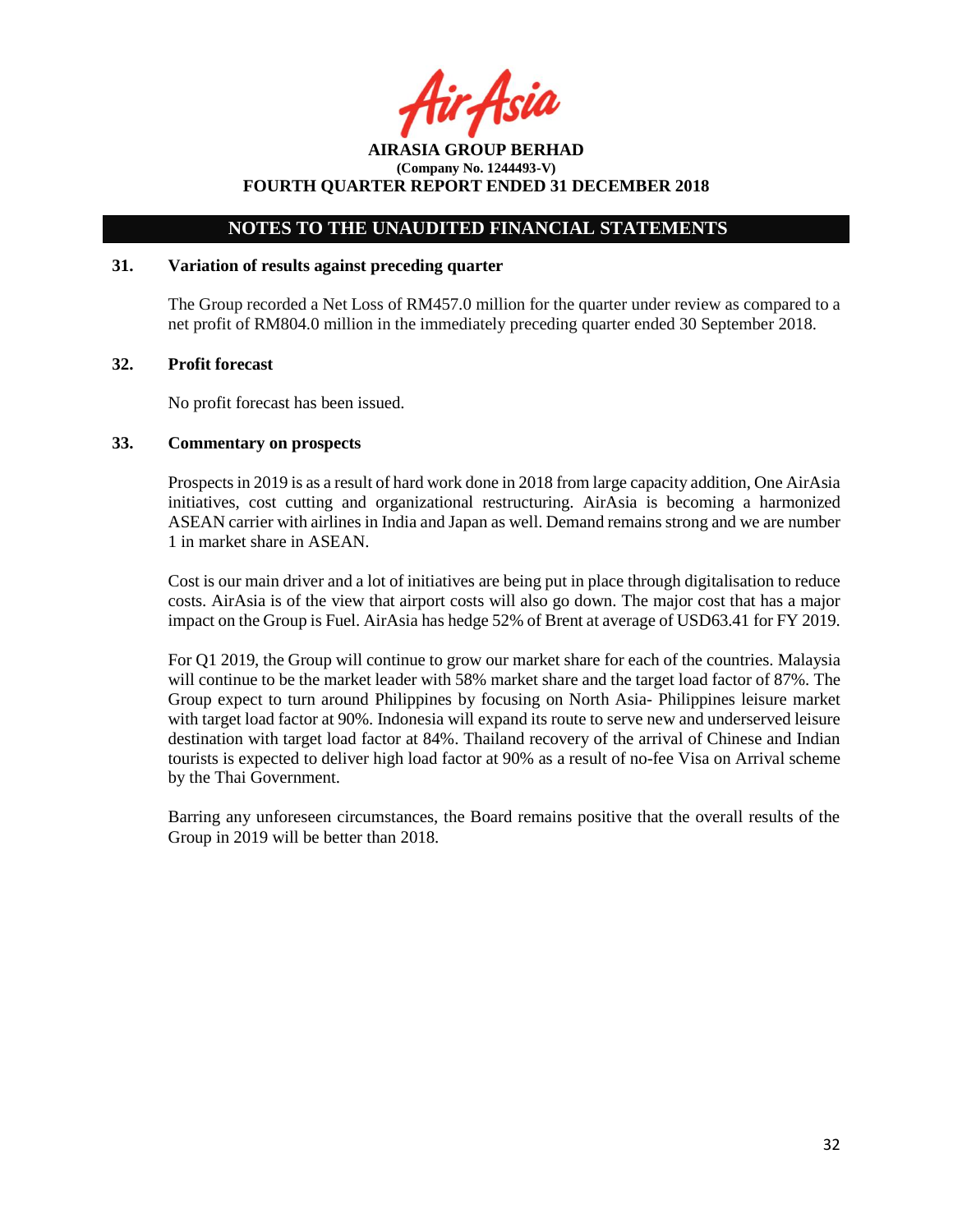Asia

**AIRASIA GROUP BERHAD (Company No. 1244493-V) FOURTH QUARTER REPORT ENDED 31 DECEMBER 2018**

### **34. Material Litigation**

As at 27 February 2019, there was no material litigation against the Group.

### **35. Other Matters**

On 11 December 2018, Malaysia Airports (Sepang) Sdn Bhd ("MASSB") served AirAsia Berhad ("AAB"), our wholly-owned subsidiary with an unsealed copy of a Writ of Summons in the sum of RM9,395,856.50 pertaining to Passenger Service Charges ("PSC") that AAB had not collected from travelling passengers. AAB will defend these proceedings vigorously on the basis that the claims are made without justification and are unreasonable.

On 23 January 2019, AAB filed a statement of defence in which it contended, amongst others, that the claim by MASSB is misconceived, invalid and/or premature as MASSB has not complied with and/or availed itself of the statutory provisions for dispute resolution within the Malaysian Aviation Commission Act 2015 ("MAVCOM Act"). Accordingly, AAB has filed an application to strike out the suit on the above grounds.

Further, AAB together with its affiliate AirAsia X Berhad ("AAX"), will be availing themselves of the statutory provisions for dispute resolution within the MAVCOM Act to seek more than RM400 million in counter-claims against MASSB and/or MAHB for losses and damages experienced by AAB and AAX due to operational disruptions at KLIA2.